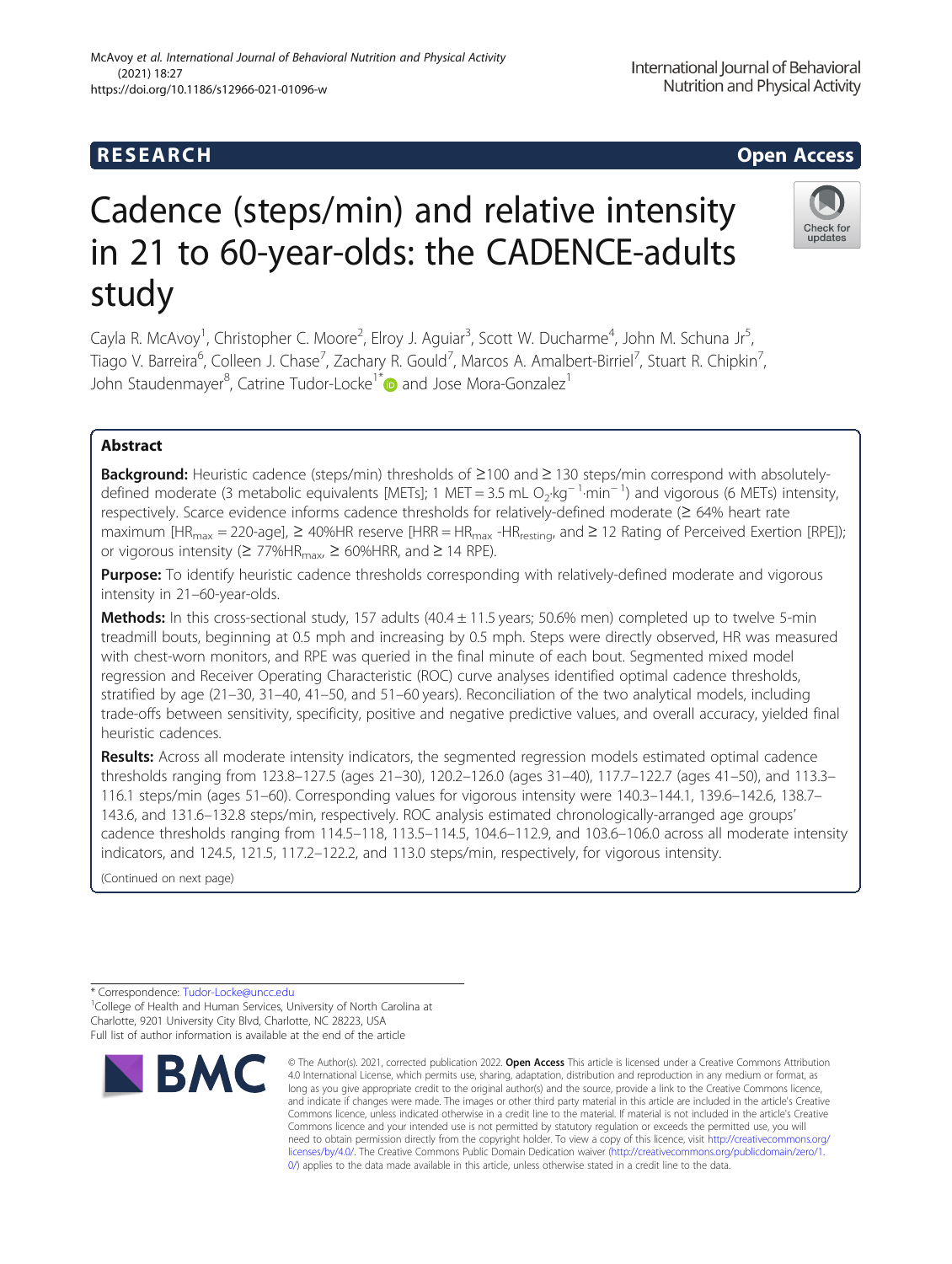# (Continued from previous page)

**Conclusions:** Heuristic cadence thresholds corresponding to relatively-defined moderate intensity for the chronologically-arranged age groups were ≥ 120, 120, 115, and 110 steps/min, regardless of the intensity indicator (i.e., % HR<sub>max</sub>, %HRR, or RPE). Corresponding heuristic values for vigorous intensity indicators were  $\geq$  135, 130, 125, and 120 steps/min. These cadences are useful for predicting/programming intensity aligned with age-associated differences in physiological response to, and perceived experiences of, moderate and/or vigorous intensity.

Trial registration: Clinicaltrials.gov [NCT02650258.](https://clinicaltrials.gov/ct2/show/NCT02650258?term=cadence-adults&draw=2&rank=1) Registered 24 December 2015.

Keywords: Accelerometer, Exercise, Oxygen consumption, Physical activity, Physiology, Step rate

# Introduction

Physical inactivity is a leading risk factor for death worldwide [1, 2]. Strategies are needed to help individuals accumulate recommended levels of physical activity (PA) corresponding to improved health [2, 3]. Walking is the most commonly reported form of exercise (i.e., planned and structured PA) among adults and is an essential characteristic of daily mobility, domestic chores, and occupational pursuits  $[4, 5]$ . Therefore, it is a reasonable approach to achieve PA recommendations [3, 4]. The functional unit underlying walking behavior is a step, and the recent surge of commercially available wearable technologies capable of detecting step-by-step ambulatory patterns can quantify step-defined PA [6, 7]. Although the benefits of accumulating a high daily volume of steps are understood [8, 9], a focus on volume overlooks the rate or frequency of stepping (i.e., cadence [steps/min]), and therefore intensity, a critical tenet of health-related PA recommendations [3, 10].

Walking cadence has emerged as a proxy-indicator of ambulatory intensity, and manipulating cadence is a simple way to increase accumulated time spent at moderate or vigorous intensity thresholds associated with optimal health benefits [7]. The 2018 U.S. Physical Activity Guidelines Advisory Committee Scientific Report [3] emphasizes steps accumulated throughout the day may be taken at a light intensity (defined as a slow and leisurely pace) and therefore encouraged brisk (a distinctly non-quantitative directive) walking as a strategy for adults to reach moderate and vigorous intensity. Further, these guidelines specifically state that "as a basis for setting step goals, it is preferable that people know how many steps they take per minute" [3]; however, the guidelines provided little direction on what this specific value for cadence should be.

PA intensity can be defined in absolute or relative terms. Absolutely-defined intensity is the weightstandardized oxygen cost associated with a specific activity (i.e., often expressed in metabolic equivalents, METs; 1 MET =  $3.5 \text{ mL} \cdot \text{kg}^{-1} \cdot \text{min}^{-1}$  of O<sub>2</sub> uptake), while relatively-defined intensity is typically expressed as a percentage of an individual's physiological capacity (i.e., percentage of maximal oxygen uptake  $[\%VO_{2max}]$ , percentage of heart rate maximum [% $HR_{max}$ ], percentage of heart rate reserve [%HRR]), or based on Borg rating of perceived exertion (RPE), an indicator of an individual's personal experience of the intensity  $[11-13]$ . Public health recommendations are built around absolute definitions of PA intensity [3], whereas clinical exercise prescriptions typically focus on relative definitions that attempt to address intensity-related physiological responses respective to an individual's performance capacity or perceived experience [11]. In this context, heuristic values, while rounded, are evidence-based, informative, and practical. The purpose of a heuristic strategy is to provide a mental shortcut that enables quick decision making for the user, without requiring complex calculation methods [14]. Heuristic cadence thresholds of  $\geq 100$  and  $\geq 130$  steps/min are consistently associated with absolutely-defined moderate and vigorous intensities, respectively [5, 15–21]. However, little research currently exists to inform heuristic cadence thresholds corresponding to moderate or vigorous PA intensity in relative terms in adults. The two studies that do exist in adults younger than 65 years [19, 22] yielded clearly dissimilar estimates (i.e., 120 vs. 140 steps/min indicative of relatively-defined moderate intensity). This divergence is possibly due to study design differences in terms of sample size ( $N = 43$  vs.  $N = 20$ ) or age range (20–64 vs. 18–50 years of age), and discrepant approaches to assessing cadence (direct observation vs. device-derived). Further, one study utilized a submaximal protocol to estimate aerobic capacity [19], while the other utilized a maximal test [22]. Maximal aerobic capacity testing is the acknowledged criterion standard, yet it is not always practical due to the elevated participant burden and/or discomfort associated with the protocol, the expertise required to carry out such tests, and the costs associated with the necessary equipment and space [23]. More accessible and feasible approaches to defining relative intensity have the potential to reach wider audiences. For example, the American College of Sports Medicine (ACSM) [23] defines relative intensity using HR or RPE. Specifically, moderate intensity is defined as 64–76% HR<sub>max</sub>, 40–59% HRR, or 12–13 RPE ('fairly light to somewhat hard') and vigorous intensity is defined as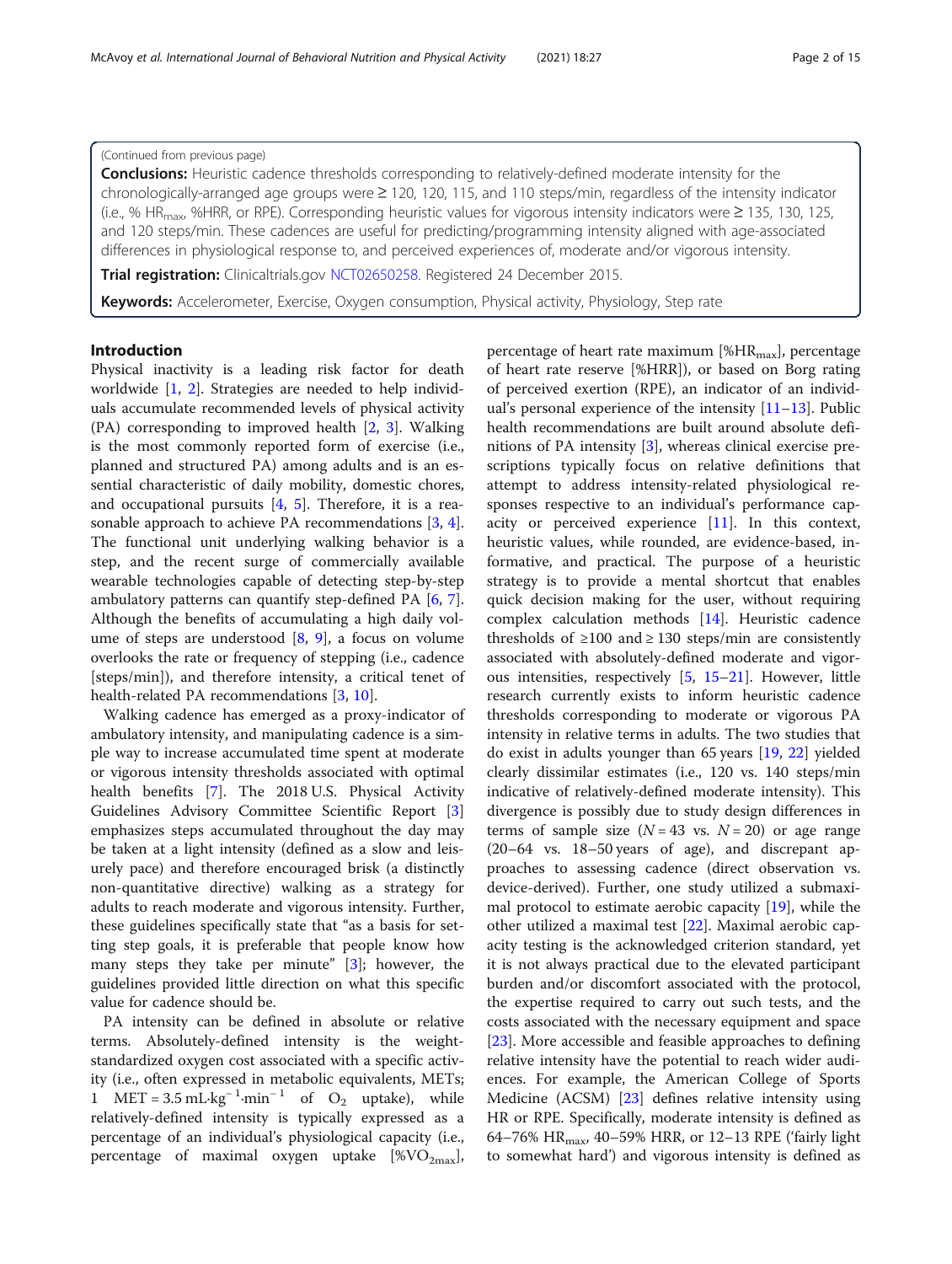≥77%HR<sub>max</sub>, ≥ 60%HRR, or ≥ 14 RPE ('somewhat hard to very hard'). These thresholds are heuristic recommendations widely used by clinicians and health practitioners to prescribe and monitor an individual's exercise response within an expected range [\[11](#page-13-0), [13,](#page-13-0) [23\]](#page-13-0). However, to our knowledge, no studies have utilized these more accessible intensity indicators (i.e.,  $HR_{max}$ , HRR, and RPE) for establishing relatively-defined moderate or vigorous cadence-based thresholds.

Adults experience physiological changes as a result of aging, and therefore, an individual's age should be taken into consideration when monitoring and prescribing exercise. For example, as people grow older, one's response to acute exercise bouts is influenced by loss of muscle mass, increased blood pressure, and structural changes to the heart muscle [[23](#page-13-0)–[25](#page-13-0)]. Because of this well-known relationship between age and physical fitness, more research is needed on relatively-defined cadence thresholds specifically stratified by age groups. Thus, the present study aimed to: 1) analyze the relationship between cadence and relatively-defined PA intensity in a purposeful sex- and age-stratified sample of adults ranging from 21 to 60 years of age; and 2) identify heuristic cadence thresholds associated with accessible and commonly accepted indicators of relatively-defined moderate and vigorous PA intensity, specifically,  $%HR_{max}$ ,  $%HRR$ , and RPE.

# **Methods**

# Study design and regulatory information

CADENCE-Adults was a cross-sectional, laboratory-based study registered with Clinicaltrials.gov (NCT02650258). The University of Massachusetts Amherst Institutional Review Board Data approved the study protocol. Data collection for 21–60-year-old adults was conducted at the University of Massachusetts Amherst from January 2016 to October 2017. Each participant provided signed informed consent. The complete methodology, procedures, and inclusion/exclusion criteria have been described in a previous report [[20](#page-13-0)] and are briefly described herein.

# Participants

To ensure a sex- and age-balanced sample, minimize sources of bias and improve the generalizability of the findings, 160 ambulatory adults were recruited, representing 10 men and 10 women for each 5-year agegroup between 21 and 60 years (i.e., 21–25, 26–30, 31– 35 years of age, etc.). Exclusion criteria included: current tobacco use, pregnancy, hospitalization for mental illness in the past 5 years, body mass index  $(BMI) < 18.5 \text{ kg/m}^2$ or > 40 kg/m<sup>2</sup>, stroke or cardiovascular disease, Stage 2 hypertension (systolic blood pressure ≥ 160 mmHg or diastolic blood pressure ≥ 100 mmHg), use of medication and/or diagnosis of a condition that could alter HR

response to exercise, and implantation of a pacemaker or similar implanted medical device. Details regarding sample size calculation, risk stratification process, and clinical safety testing procedures have been previously published [\[20](#page-13-0)].

# Treadmill testing procedures

Participants (fasted at least 4 h) were fitted with T31 Coded Transmitter chest strap (Polar Kempele, Finland). Resting HR was assessed after 5 min of sitting quietly. Participants then performed up to twelve 5-min treadmill walking bouts separated by 2-min standing rest periods on a Cybex 751 T (Cybex International Inc., MA, USA). Treadmill grade was maintained at 0% for the duration of the protocol and speed (regularly verified using a tachometer) increased from  $0.5$  mph  $(13.4 \text{ m/min})$  to a maximum of  $6.0$ mph (160.9 m/min) in 0.5 mph (13.4 m/min) increments. HR was monitored for the duration of the treadmill test, and participants were asked to selfreport RPE during the last minute of each bout using the 6 to 20 Borg scale  $[26]$  $[26]$ . The test was terminated when the participant either: 1) transitioned to running; 2) achieved > 75% of age-predicted  $HR_{max}$  [0.75 \* (220-age)]; 3) reported ≥14 RPE. However, participants finished their respective bouts in which they exceeded these termination criteria unless a safety concern arose. Additionally, either the participant or the research staff could terminate the protocol for any other reason, including fatigue, instability, or other safety concerns.

# Measures and related data treatment

## Participant characteristics and anthropometric variables

Sex, age, and race/ethnicity were self-reported for descriptive purposes. Standing height, leg length, and weight were collected using a standardized protocol as detailed previously [\[20\]](#page-13-0). Briefly, standing height was measured using a wall-mounted stadiometer (Shorr-Board® Infant/Child/Adult Portable Height-Length Measuring Board; Weigh and Measure LLC, Olney, Maryland, USA). Leg length was calculated by subtracting the seated height, measured by a stadiometer, from standing height. Weight was assessed using a scale (DC-430 U; Tanita Corporation, Tokyo, Japan). For each of these three parameters, up to three measurements were taken if the first two measurements differed by  $> 0.3$  cm, in the case of standing height or leg length, or by  $> 0.5$ kg, in the case of weight. The two closest measurements for each parameter were averaged. Body mass index (BMI) was calculated by dividing body weight by standing height squared  $(kg/m^2)$  [\[27](#page-13-0)].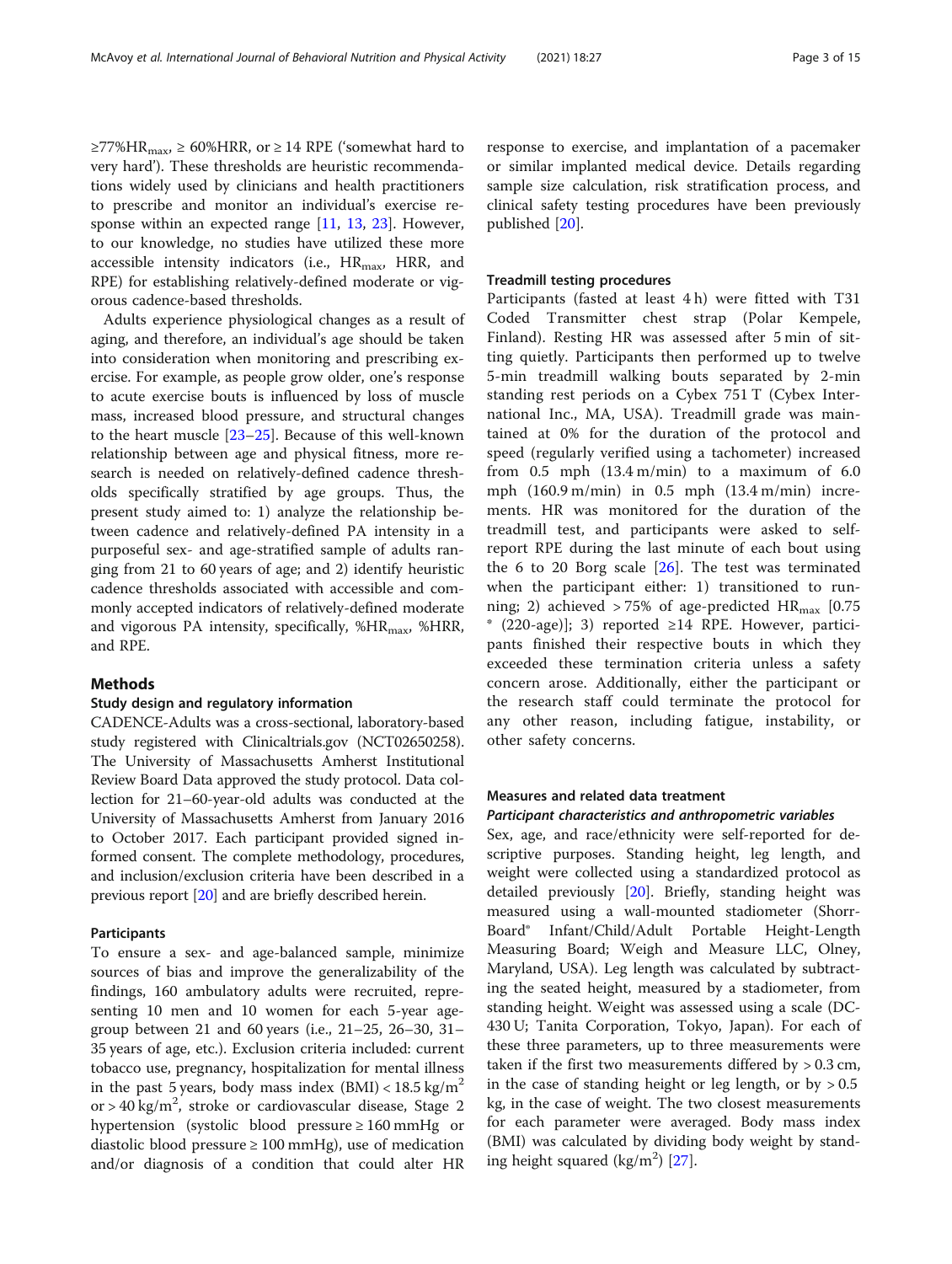# **Cadence**

Steps were directly observed and counted via hand-tally during each treadmill bout. A video camera recording of the participants' feet served as a back-up verification source. Total tallied steps per bout were divided by 5 (bout duration) to obtain a measurement of cadence in steps/min.

## Relative intensity variables

To approximate steady-state HR, the HR data were averaged over minutes 2:45–3:45 and 3:45–4:45 of each 5 min bout.  $HR_{max}$  was estimated using the standard equation of 220 - age  $[23]$ .  $HR_{\text{resting}}$  was based on the lowest observed HR during seated rest before the treadmill protocol. HRR was calculated using  $HR_{max}$  -  $HR_{resting}$ . RPE was queried in the last minute of each treadmill bout. Relative intensity was interpreted using the ACSM Guidelines for Exercise Testing and Prescription [\[23](#page-13-0)]. Thus, the relatively-defined moderate intensity indicators were defined as ≥64%HRmax [100  $*$  (HR/HR<sub>max</sub>)], ≥  $40\% \mathrm{HRR}$  [100  $^{*}$  (HR -  $\mathrm{HR_{resting}})$  /  $(\mathrm{HR_{max}}$  -  $\mathrm{HR_{resting}})],$ and  $\geq$  12 RPE. Relatively-defined vigorous intensity was defined as ≥77%HR<sub>max</sub>, ≥ 60%HRR, and ≥ 14 RPE.

# Analytic sample

Data from four participants were not included due to equipment malfunction. Therefore, the final analytic data set included 156 adults  $(40.4 \pm 11.5 \text{ years}; 50.6\%$ men) representing 1214 treadmill walking bouts, regardless of whether the participant reached the relativelydefined moderate or vigorous intensity thresholds. Running is a biomechanically distinct ambulatory pattern [[3](#page-13-0)] and therefore the running and walking cadence-intensity relationships differ. Since the purpose of this analysis was to evaluate the relationship between walking cadence and relatively-defined moderate and vigorous intensity, the limited number of running bouts ( $n = 27$  in total, 2.2% of all bouts) were deliberately excluded, leaving 1214 walking bouts for this specific analysis. The final analytical dataset and corresponding data dictionary are provided in Additional files [1](#page--1-0) and [2,](#page--1-0) respectively, formatted in accordance with those previously published in earlier reports from the CADENCE-Adults study [[20](#page-13-0), [21\]](#page-13-0).

# Statistical analysis

Sample characteristics are presented as means and standard deviations or percentages, as appropriate. A non-linear relationship was observed between cadence and each of the relatively-defined intensity indicators. Specifically, the data displayed two distinct linear trends before and after a breakpoint. Therefore, consistent with previous analyses [[20](#page-13-0), [21](#page-13-0)], a segmented regression model was used to quantify the cadence-intensity relationship separately for four different age groups (Group 1: participants 21–30 years; Group 2: participants 31–40 years; Group 3: participants 41–50 years; Group 4: participants 51–60 years). The breakpoint was identified using an iterative process to determine that which minimized the mean square error of the model. Also, since each participant provided multiple data points (i.e., they provided repeated measures of variables across treadmill bouts), thus violating the assumption of data independence, the segmented regression model was fitted with fixed and random coefficients. This approach incorporated random intercepts to account for participant effects. Marginal  $\mathbb{R}^2$  values, which represent the proportion of variance in relatively-defined intensity explained by a model's fixed effects, were used to assess model fit. Based on previous studies also addressing the relationship between cadence and relatively-defined intensity [[19\]](#page-13-0), sex, leg length, and BMI were included as additional variables in separate and individual segmented regression models to control for their potential moderating effects. Marginal  $\mathbb{R}^2$  values for each of these analyses were interpreted to determine whether these additional variables improved the overall prediction of the model.

Consistent with previous analyses [\[20](#page-13-0), [21](#page-13-0)], we used the segmented regression equation along with the 95% prediction intervals (PIs) to solve for incremental cadence thresholds corresponding to each relativelydefined moderate and vigorous intensity indicator. Classification accuracy of walking bouts was determined respective to each intensity indicator's identified optimal cadence threshold. As a single example, walking bouts that were  $\geq 40\%$ HRR and also  $\geq$  the identified optimal cadence threshold were classified as true positives (TP). If they were  $<$  40%HRR and also  $<$ the identified optimal cadence threshold they were classified as true negatives (TN). Accordingly, false positives (FP) and false negatives (FN) were classified if walking bouts were mismatched between the criterion intensity indicator and the identified optimal cadence threshold. Each optimal cadence threshold was then evaluated in terms of sensitivity (the probability of a cadence threshold accurately identifying walking at greater than or equal to a specific relative intensity threshold), specificity (the probability of a cadence threshold accurately identifying walking below a specific relative intensity threshold), positive predictive value  $[PPV = TP / (TP + FP)$ ; the probability of an individual walking at a given cadence achieving a specified relative intensity level], negative predictive value  $[NPV = TN / (TN + FN)$ ; the probability of an individual walking below a given cadence not achieving a specified relative intensity level], and overall accuracy  $[(TP + TN)/(TP + TN + FP + FN)].$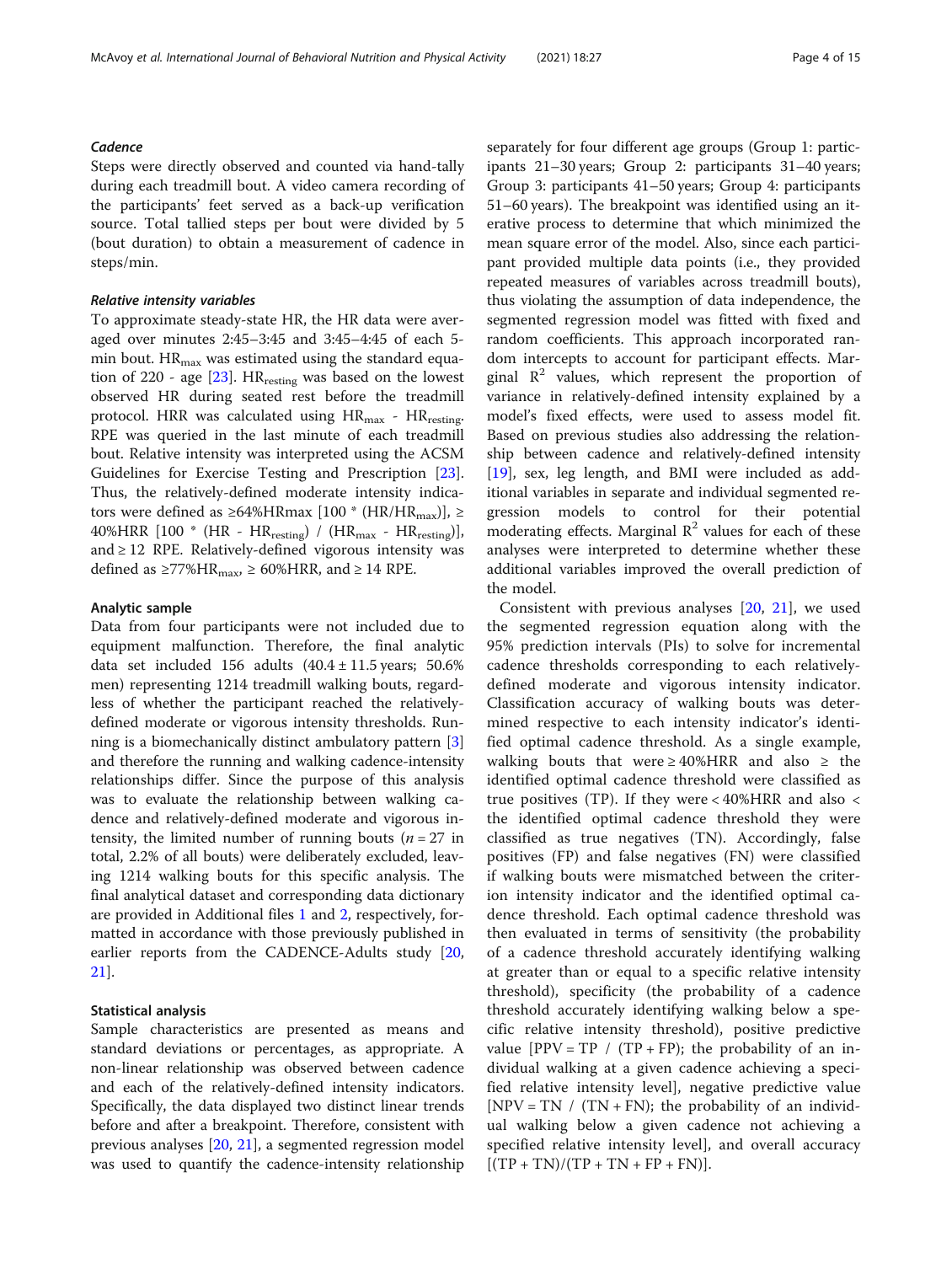A Receiver Operating Characteristic (ROC) curve analysis, which evaluates classifiers by displaying the performance of a binary classification method with continuous or discrete ordinal output, was also performed [[28](#page-13-0)]. For relatively-defined moderate intensity, twelve ROC curves were estimated corresponding to cadence-based classifications of reaching ≥64%HR<sub>max</sub>, ≥  $40\%$ HRR, or  $\geq 12$  RPE for each of the four age groups. For vigorous intensity, another twelve ROC curves were estimated corresponding to cadence-based classifications of reaching ≥77%HR<sub>max</sub>, ≥ 60%HRR, or ≥ 14 RPE. Also, an optimal threshold was then identified for each ROC curve analysis by selecting the cadence that maximized Youden's index (a measure of the overall rate of correct classification, i.e., a sum of sensitivity and specificity) [[29,](#page-13-0) [30\]](#page-13-0). Sensitivity, specificity, PPV, NPV, overall accuracy, and area under the curve (AUC) were also reported. AUC values were interpreted as poor (< 0.70), fair (0.70– 0.79), good (0.80–0.89), and excellent ( $\geq$  0.90) [[28](#page-13-0)]. The bootstrap method with 20,000 replicates was used to identify 99% CIs for optimal cadence thresholds and AUC values [\[31](#page-13-0)].

The two analytical methods (regression and ROC analysis) were each used to derive two optimal thresholds, one for a particular age group and intensity. Heuristic

|  |  |  | Table 1 Descriptive characteristics of the study sample |  |  |  |  |
|--|--|--|---------------------------------------------------------|--|--|--|--|
|--|--|--|---------------------------------------------------------|--|--|--|--|

cadence thresholds (i.e., rounded multiples of 5 steps/ min) were set based on optimal thresholds associated with relatively-defined intensity indicators and identified from the segmented regression and ROC analyses. Guided by our previous work [[20](#page-13-0), [21](#page-13-0)], we settled upon heuristic values using an a priori systematic reconciliation process that considered the trade-offs in terms of sensitivity, specificity, PPV, NPV, and overall accuracy between the two analytical approaches. The final selected heuristic cadence thresholds purposely reflected a favored tolerance for FN versus FP classifications.

# **Results**

# Sample characteristics

Descriptive characteristics of the analytical sample  $(N =$ 156) are reported in Table 1. Table [2](#page-5-0) presents the number of participants who completed each treadmill bout, including treadmill speed, cadence, and relative intensity indicators at each bout.

# Segmented regression model

The segmented regression analysis revealed that, among all the relatively-defined intensity indicators, cadence was most strongly associated with %HRR (marginal  $\mathbb{R}^2$ values ranging from 0.67 in the oldest age group [Group

|                        |                                              | <b>Age Groups</b>                            |                                         |                                              |
|------------------------|----------------------------------------------|----------------------------------------------|-----------------------------------------|----------------------------------------------|
| Variable               | Group 1<br>$(21 - 30 \text{ years}, n = 37)$ | Group 2<br>$(31 - 40 \text{ years}, n = 40)$ | Group 3<br>$(41 - 50$ years, $n = 40$ ) | Group 4<br>$(51 - 60 \text{ years}, n = 39)$ |
| Sex (% female)         | 48.6                                         | 50.0                                         | 50.0                                    | 47.7                                         |
| Age (years)            | $25.4 \pm 3.1$                               | $35.1 \pm 2.9$                               | $45.1 \pm 2.9$                          | $55.4 \pm 3.1$                               |
| Height (cm)            | $172.2 \pm 10.1$                             | $169.3 \pm 8.4$                              | $170.9 \pm 8.8$                         | $171.4 \pm 9.6$                              |
| Leg Length (cm)        | $80.4 \pm 6.6$                               | $78.9 \pm 5$                                 | $80.6 \pm 5.2$                          | $81 \pm 5.3$                                 |
| Weight (kg)            | $70.8 \pm 13.6$                              | $74.9 \pm 14.3$                              | $76.7 \pm 14.7$                         | $76.5 \pm 13.4$                              |
| BMI                    | $23.7 \pm 2.6$                               | $26 \pm 3.7$                                 | $26.2 \pm 4.3$                          | $26 \pm 3.6$                                 |
| BMI Classification (%) |                                              |                                              |                                         |                                              |
| Normal                 | 73                                           | 43                                           | 45                                      | 46                                           |
| Overweight             | 27                                           | 48                                           | 38                                      | 41                                           |
| Obese                  | 0                                            | 10                                           | 18                                      | 13                                           |
| Race/ethnicity (%)     |                                              |                                              |                                         |                                              |
| White                  | 70.3                                         | 52.5                                         | 80                                      | 89.7                                         |
| African-American       | 2.7                                          | 2.5                                          | 5                                       | $\mathbf{0}$                                 |
| Hispanic               | 2.7                                          | 7.5                                          | 2.5                                     | 2.6                                          |
| Asian                  | 13.5                                         | 27.5                                         | 2.5                                     | $\mathbf 0$                                  |
| American Indian        | $\circ$                                      | 2.5                                          | $\mathbf{0}$                            | $\circ$                                      |
| Other                  | 2.7                                          | 2.5                                          | 5                                       | 2.6                                          |
| Unknown/No response    | 5.4                                          | 2.5                                          | 2.5                                     | 2.6                                          |
| More than one          | 2.7                                          | 2.5                                          | 2.5                                     | 2.6                                          |

Values are means ± standard deviation or percentages. BMI Body Mass Index (kg/m<sup>2</sup>). BMI classifications: Normal or healthy weight (18.5–24.9 kg/m<sup>2</sup>), overweight (25.0–29.9 kg/m<sup>2</sup>), obese ( $\geq 30$  kg/m<sup>2</sup>) [[27\]](#page-13-0)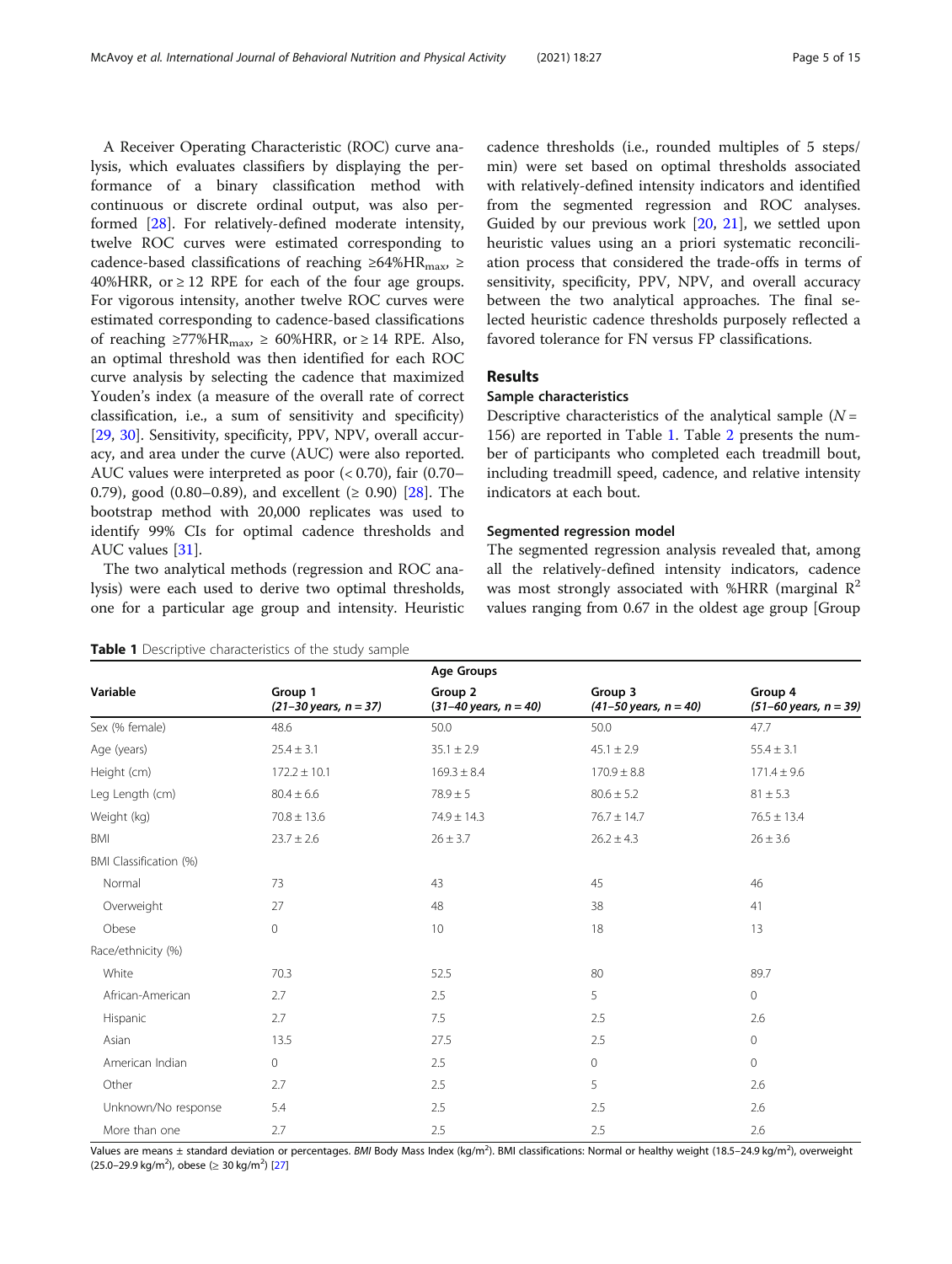<span id="page-5-0"></span>Table 2 Sample sizes, cadences, heart rate (HR), % heart rate maximum (HR<sub>max</sub>), % heart rate reserve (HRR), and RPE for treadmill speeds

| Age Groups     |                    |                               | <b>Treadmill Speed (mph)</b>                                                              |                    |                            |                               |                                                                                           |                         |                                                 |                                    |                    |
|----------------|--------------------|-------------------------------|-------------------------------------------------------------------------------------------|--------------------|----------------------------|-------------------------------|-------------------------------------------------------------------------------------------|-------------------------|-------------------------------------------------|------------------------------------|--------------------|
|                |                    | 0.5                           | $\mathbf{1}$                                                                              | 1.5                | $\overline{2}$             | 2.5                           | 3                                                                                         | 3.5                     | 4                                               | 4.5                                | 5                  |
| Group 1 (21-30 | n                  | 37                            | 37                                                                                        | 37                 | 37                         | 37                            | 36                                                                                        | 36                      | 34                                              | 14                                 | $\overline{4}$     |
| years)         |                    | <b>Cadence</b> $41.0 \pm 8.7$ | $65.6 \pm 7.2$ $82.5 \pm 7.1$                                                             |                    | $95.4 \pm 6.2$             | $105.4 \pm$<br>5.5            | $113.0 \pm$<br>5.9                                                                        | $120.1 \pm$<br>6.1      | $127.8 \pm$<br>6.9                              | $133.7 \pm 6.2$                    | 142.5 $\pm$<br>6.1 |
|                |                    | $[28 - 72]$                   | $[53 - 82]$                                                                               | $[72 - 99]$        | $[85 - 108]$               | $[94 - 117]$                  |                                                                                           | $[101-127]$ $[108-135]$ | $[115 - 143]$                                   | $[124 - 147]$                      | $[135 - 148]$      |
|                | $%HR_{max}$        | $42.9 \pm 7.0$                | $43.9 \pm 7.0$                                                                            | $45.0 \pm 6.9$     | $46.2 \pm 6.8$             | $48.2 \pm 6.9$                | $51.5 \pm 7.5$                                                                            | $56.7 \pm 8.6$          | $64.0 \pm$<br>10.1                              | $67.0 \pm 11.3$                    | $72.9 \pm 8.9$     |
|                |                    | $[28.9 -$<br>59.1]            | $[30.9 -$<br>59.2]                                                                        | $[32.1 -$<br>60.5] | $[34 - 61]$                | $[36 - 63]$                   | $[38.3 -$<br>67.5]                                                                        | $[41.1 -$<br>74.6]      | $[44.5 -$<br>85.5]                              | $[48.7 - 85]$                      | $[61.1 - 80]$      |
|                | %HRR               | $12.4 \pm 6.7$                | $14.0 \pm 6.6$                                                                            | $15.7 \pm 6.6$     | $17.5 \pm 6.7$             | $20.7 \pm 7.1$                | $25.6 \pm 8.4$                                                                            | $33.6 \pm$<br>10.5      | $45.3 \pm$<br>13.8                              | $51.3 \pm 16.0$                    | $61.0 \pm$<br>13.6 |
|                |                    | $[0.4 - 26.1]$                | $[0.1-27.5]$ $[1-29.2]$                                                                   |                    | $[3.5 - 31]$               | $[5.7 - 36]$                  | $[8.8 - 44.4]$                                                                            | $[13 - 55.8]$           | $[18 - 77.1]$                                   | $[22.1 - 75.6]$                    | $[42.5 -$<br>73.4] |
|                | <b>RPE</b>         | $7.2 \pm 0.9$                 | $7.7 \pm 1.0$                                                                             | $8.2 \pm 1.0$      | $8.7 \pm 1.1$              | $9.5 \pm 1.2$                 | $10.2 \pm 1.3$                                                                            | $11.4 \pm 1.2$          | $12.3 \pm 1.3$                                  | $13 \pm 1.6$                       | $12.8 \pm 1.0$     |
|                |                    | $[6 - 10]$                    | $[6 - 10]$                                                                                | $[6 - 10]$         | $[7 - 11]$                 | $[7 - 12]$                    | $[8 - 13]$                                                                                | $[9 - 14]$              | $[10 - 14]$                                     | $[10 - 15]$                        | $[12 - 14]$        |
| Group 2 (31-40 | n                  | 40                            | 40                                                                                        | 40                 | 40                         | 39                            | 38                                                                                        | 34                      | 28                                              | 10                                 | 0                  |
| years)         | Cadence $49.2 \pm$ | 13.9                          | $69.7 \pm$<br>10.2                                                                        | $85.0 \pm 8.6$     | $96.8 \pm 6.8$             | $106.3 \pm$<br>6.6            | $114.2 \pm$<br>6.3                                                                        | $122.4 \pm$<br>6.3      | $129.4 \pm$<br>5.8                              | $141.7 \pm$<br>10.2                | N/A                |
|                |                    | $[31 - 101]$                  | $[56 - 105]$                                                                              | $[72 - 110]$       | $[86 - 115]$               | $[93 - 121]$                  | $[101 - 125]$                                                                             | $[108 - 134]$           | $[116 - 139]$                                   | $[125 - 156]$                      | N/A                |
|                | $%HR_{max}$        | $42.9 \pm 6.9$                | $44.4 \pm 6.8$                                                                            | $45.8 \pm 6.5$     | $47.4 \pm 6.5$             | $50.1 \pm 6.9$                | $54.3 \pm 8.2$                                                                            | $58.9 \pm 8.3$          | $68.4 \pm 9.8$                                  | $74.1 \pm 6.7$                     | N/A                |
|                |                    | $[29.5 -$<br>56.5]            | $[30.2 -$<br>57.1]                                                                        | $[32.8 -$<br>57.4] | $[34.7-$<br>60.1]          | $[37.4 -$<br>64.9]            | $[41.6-$<br>$75.4$ ]                                                                      | $[45.8 -$<br>81.3]      | $[53.9-$<br>86.6]                               | $[66.7 - 84.3]$ N/A                |                    |
|                | %HRR               | $13.1 \pm 6.2$                | $15.3 \pm 5.8$                                                                            | $17.4 \pm 5.6$     | $19.9 \pm 5.4$             | $24.3 \pm 6.3$                | $30.7 \pm 8.5$                                                                            | $38.6 \pm$<br>10.0      | $52.9 \pm$<br>13.1                              | $62.4 \pm 9.5$                     | N/A                |
|                |                    | $[-0.9 -$<br>27.8]            | $[2.4 - 26.7]$                                                                            | $[4.4 - 26.9]$     | $[8.8 - 32.2]$             | $[11.7-$<br>$35.5$ ]          | $[19.8 -$<br>54.7]                                                                        | $[26.8 -$<br>70.8]      | $[35.4 -$<br>79.1]                              | $[48.2 - 77.3]$ N/A                |                    |
|                | <b>RPE</b>         | $7.6 \pm 1.5$                 | $8.2 \pm 1.7$                                                                             | $8.8\pm1.7$        | $9.5 \pm 1.7$              | $10.4 \pm 1.6$                | $10.9 \pm 1.6$                                                                            | $11.8 \pm 1.4$          | $12.8 \pm 1.2$                                  | $14.1 \pm 1.3$                     | N/A                |
|                |                    | $[6 - 11]$                    | $[6 - 12]$                                                                                | $[6 - 12]$         | $[7 - 13]$                 | $[8 - 14]$                    | $[8 - 14]$                                                                                | $[9 - 15]$              | $[10 - 15]$                                     | $[12 - 16]$                        | N/A                |
| Group 3 (41-50 | n                  | 40                            | 39                                                                                        | 39                 | 39                         | 39                            | 39                                                                                        | 38                      | 26                                              | 6                                  | $\mathbf{1}$       |
| years)         | Cadence $51.1 \pm$ | 16.6                          | $68.6 \pm$<br>15.4                                                                        | $84.6 \pm$<br>10.8 | $97.0 \pm 8.7$             | $106.4 \pm$<br>7.4            | $114.6 \pm$<br>6.8                                                                        | $121.4 \pm$<br>6.7      | $130.8 \pm$<br>9.0                              | $141.8 \pm 9.4$ 157.4              |                    |
|                |                    | $[31 - 112]$                  | $[39 - 133]$                                                                              | $[65 - 131]$       | $[77 - 131]$               | $[89 - 130]$                  | $[100 - 131]$                                                                             | $[109 - 135]$           | $[116 - 148]$                                   | $[129 - 151]$                      | N/A                |
|                | $%HR_{max}$        | $45.8 \pm 5.9$                | $47.2 \pm 5.9$                                                                            | $48.5 \pm 5.8$     | $50.1 \pm 5.9$             | $52.9 \pm 6.4$                | $56.7 \pm 6.7$                                                                            | $62.5 \pm 7.6$          | $72.5 \pm 9.9$                                  | $79.1 \pm 6.7$                     | 81.9               |
|                |                    | $[33.8-$<br>57.2]             | $[35.1 -$<br>59.8]                                                                        | $[38 - 61.7]$      | $[39.9-$<br>64.6]          | $[40.8 -$<br>67.3]            | $[43.2 -$<br>67.7]                                                                        | $[46.3 -$<br>76.2]      | $[53.4 -$<br>83.3]                              | $[68.2 - 87.5]$ N/A                |                    |
|                | %HRR               |                               | $14.2 \pm 6.9$ $16.2 \pm 7.3$ $18.3 \pm 7.5$ $20.8 \pm 7.9$ $25.3 \pm 8.9$ $31.3 \pm 9.3$ |                    |                            |                               |                                                                                           | $40.6 \pm$<br>10.6      | $56.3 \pm$<br>14.9                              | $67.2 \pm 8.6$                     | 73.9               |
|                |                    |                               | $[0.4-29.6]$ $[3.7-33.9]$ $[3.9-37]$                                                      |                    | $[6.7-41.8]$ $[10.3-$      | 46.2]                         | $[13.5-$<br>46.9]                                                                         | $[18.4 -$<br>63.6]      |                                                 | $[28-74.2]$ $[54.2-78.3]$ N/A      |                    |
|                | <b>RPE</b>         | $8.3 \pm 1.7$                 | $8.5 \pm 1.4$                                                                             | $9.0 \pm 1.4$      | $9.7 \pm 1.4$              | $10.5 \pm 1.3$                | $11.4 \pm 1.3$                                                                            |                         | $12.4 \pm 1.2$ $13.3 \pm 1.2$ $13.5 \pm 1.0$    |                                    | 13                 |
|                |                    | $[6 - 15]$                    | $[6 - 11]$                                                                                | $[6 - 12]$         | $[6 - 12]$                 | $[7-13]$                      | $[8 - 14]$                                                                                | $[9 - 15]$              | $[11 - 15]$                                     | $[12 - 15]$                        | N/A                |
| Group 4 (51-60 | n                  | 39                            | 39                                                                                        | 39                 | 38                         | 38                            | 38                                                                                        | 34                      | 20                                              | 5                                  | 0                  |
| years)         | Cadence $54.2 \pm$ | 17.6                          | $71.9 +$<br>13.1                                                                          | $84.6 \pm$<br>11.2 | $95.2 \pm 7.9$ 104.6 $\pm$ | 6.5                           | $112.5 \pm$<br>6.9                                                                        | $118.5 \pm$<br>6.9      | $126.2 \pm$<br>8.1                              | $136.9 \pm 9.9$ N/A                |                    |
|                |                    | $[33 - 121]$                  | $[57 - 133]$                                                                              | $[72 - 141]$       | $[83 - 129]$               | $[93 - 126]$                  |                                                                                           |                         | $[101-127]$ $[106-133]$ $[112-143]$ $[128-152]$ |                                    | N/A                |
|                | $%HR_{max}$        | $48.1 \pm 8.2$                | $49.8 \pm 8.1$                                                                            | $51.2 \pm 8.1$     |                            | $52.7 \pm 7.7$ $55.7 \pm 7.5$ | $59.9 \pm 8.0$                                                                            | $66.2 \pm 8.7$          |                                                 | $71.5 \pm 8.6$ 80.1 $\pm$ 10.0 N/A |                    |
|                |                    | $[31.8 -$<br>66.1]            | $[33.7-$<br>66.2]                                                                         | $[36.8 -$<br>66.9] | $[39.4 -$<br>66.9]         | $[44.5 -$<br>71.3]            | $[47.1 -$<br>79.6]                                                                        | $[52.8 -$<br>84.2]      | $[59.2 -$<br>88.0]                              | $[68.1 - 93.4]$ N/A                |                    |
|                | %HRR               | $16.9 \pm 7.0$                |                                                                                           |                    |                            |                               | $19.6 \pm 7.4$ $21.8 \pm 7.6$ $24.1 \pm 7.4$ $28.9 \pm 7.6$ $35.7 \pm 9.0$ $46.1 \pm 7.4$ |                         | $55.9 +$                                        | $68.6 \pm 14.7$ N/A                |                    |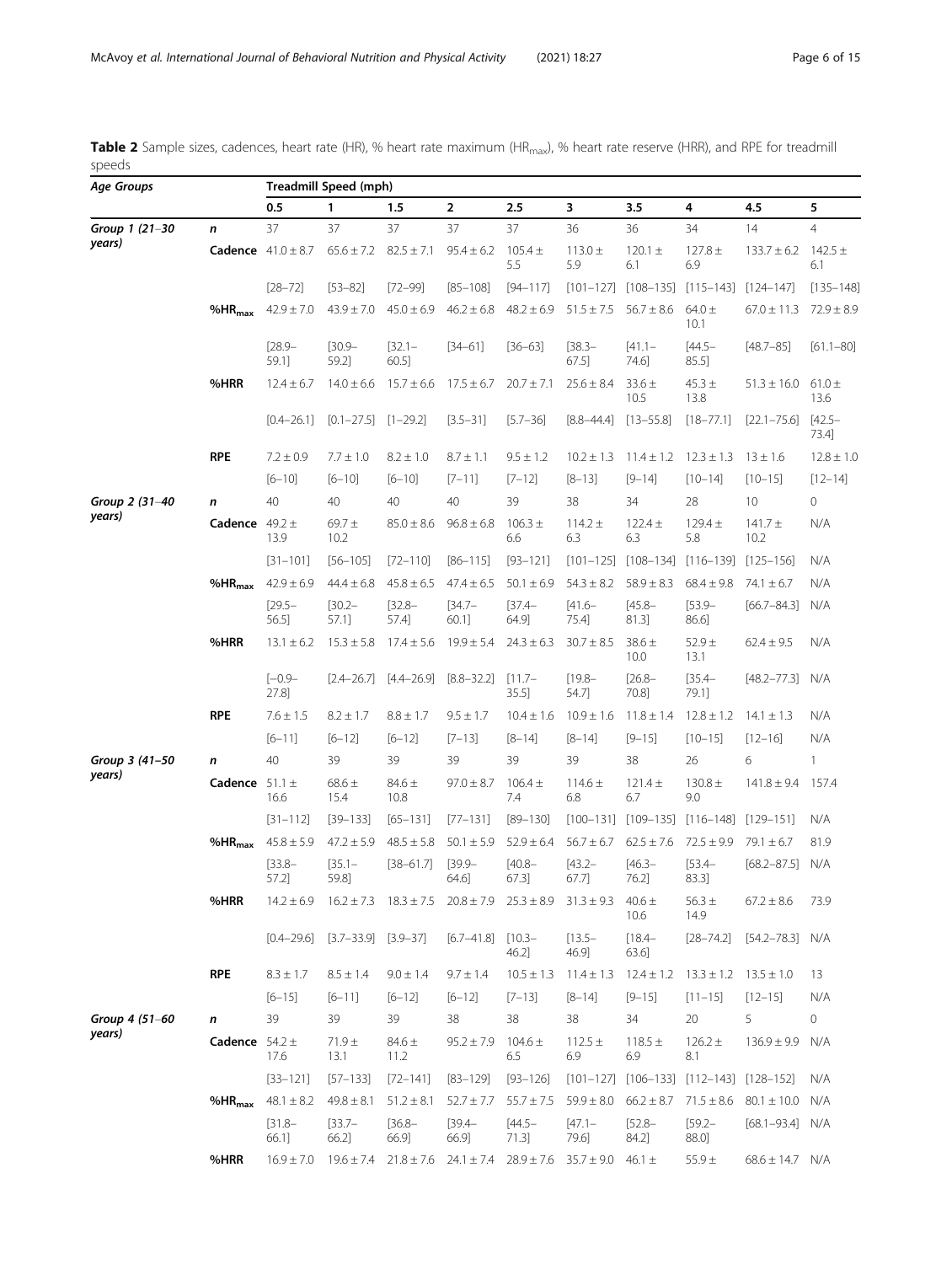| Age Groups | Treadmill Speed (mph) |                |                |                   |                   |                  |                           |                       |                   |                     |     |
|------------|-----------------------|----------------|----------------|-------------------|-------------------|------------------|---------------------------|-----------------------|-------------------|---------------------|-----|
|            |                       | 0.5            |                | $1.5\,$           | -2                | $2.5\phantom{0}$ | 3                         | 3.5                   | 4                 | 4.5                 | 5   |
|            |                       |                |                |                   |                   |                  |                           | 11.1                  | 12.5              |                     |     |
|            |                       | $[6.3 - 34.1]$ | $[8.5 - 37.8]$ | $[10.2 -$<br>39.5 | $[10.8 -$<br>41.4 | $[12.7-$<br>43.5 | $[19.3-$<br>59.5]         | $[28.5 -$<br>$75.2$ ] | $[37.8-$<br>81.2] | $[51.4 - 89.7]$ N/A |     |
|            | <b>RPE</b>            | $8.4 + 1.8$    | $8.8 + 1.7$    | $9.4 + 1.8$       | $10.1 + 1.3$      |                  | $10.8 + 1.2$ $11.7 + 1.2$ | $125 + 12$            | $13.4 + 1.4$      | $14.6 + 0.5$        | N/A |
|            |                       | $[6 - 13]$     | $[6 - 13]$     | $[6 - 14]$        | $[8 - 13]$        | $[8 - 13]$       | $[9 - 14]$                | $[10 - 15]$           | $[11 - 16]$       | [14, 15]            | N/A |

Table 2 Sample sizes, cadences, heart rate (HR), % heart rate maximum (HR<sub>max</sub>), % heart rate reserve (HRR), and RPE for treadmill speeds (Continued)

Values are means ± standard deviation or percentages [minimum-maximum]. HR maximum [HR<sub>max</sub>] = 220 - age. Heart rate reserve [HRR] = HR<sub>max</sub> - HR<sub>resting</sub>. RPE Rate of Perceived Exertion

4] to 0.73 in the youngest age group [Group 1]) (Fig. 1). Figure 1 shows a wider distribution of data points for %HRMax than for %HRR across cadences, and therefore narrower PIs driving higher correlations between cadence and %HRR. Marginal  $R^2$  values ranged from 0.54–0.60 for the relationship between

cadence and % $HR_{max}$  and from 0.57–0.71 for the cadence and RPE relationship (from the oldest to youngest group, respectively). There was no substantial improvement in these models' performance when sex, leg length, or BMI were considered (marginal  $\mathbb{R}^2$ only varied by  $\sim 0.02$ ).



intensity threshold for each indicator.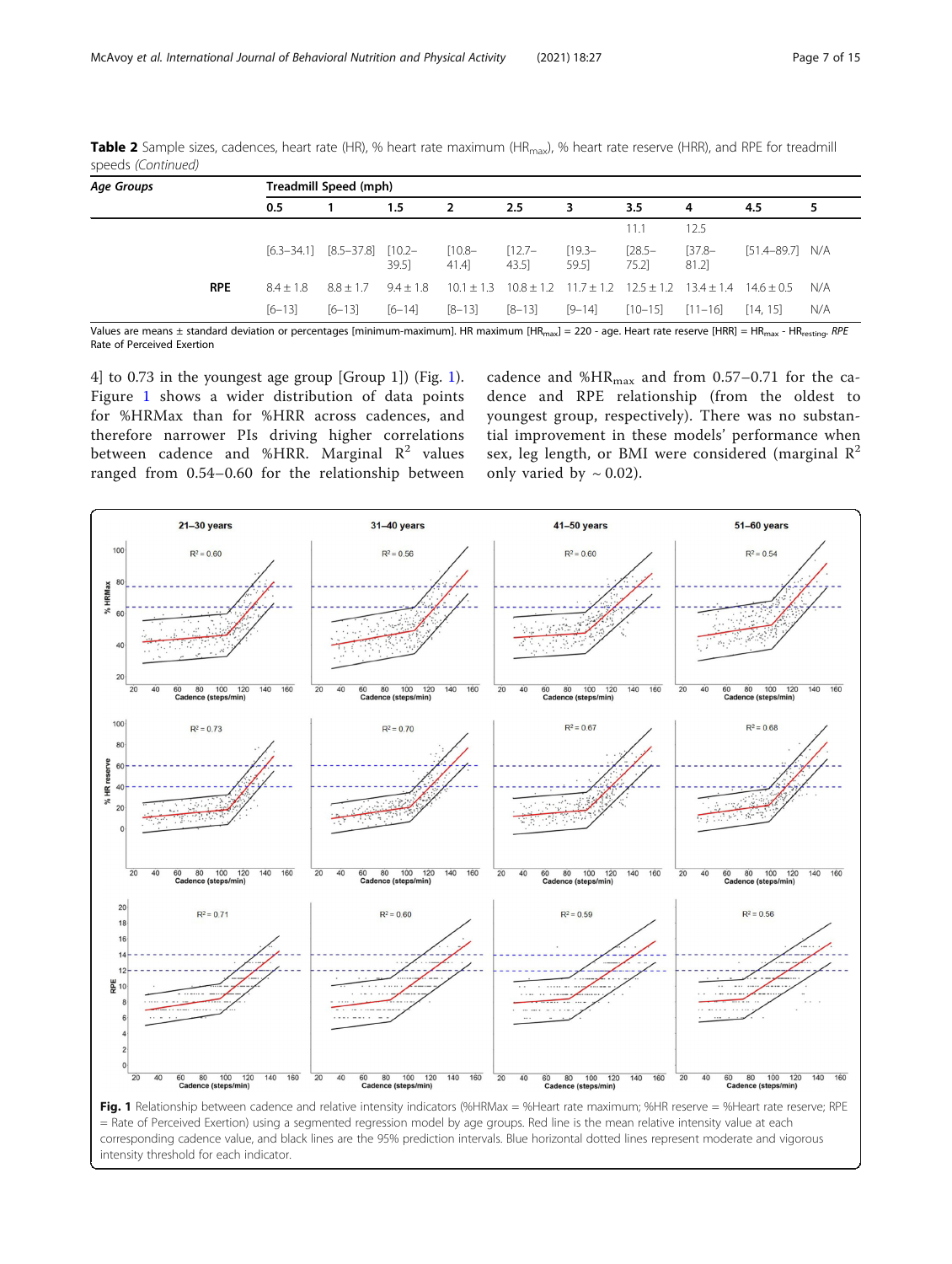Optimal cadence thresholds for relatively-defined moderate and vigorous intensity identified via the segmented regression models are detailed in Table 3. Across all intensity indicators, the optimal cadence thresholds associated with moderate intensity ranged from 123.8–127.5 steps/min for age Group 1, 121.3– 126.0 steps/min for Group 2, 117.7–122.7 steps/min for Group 3, and 113.3–116.1 steps/min for Group 4. Corresponding values for relatively-defined vigorous intensity were 140.3–144.1 steps/min (Group 1), 140.2–142.6 steps/min (Group 2), 139.3–143.6 steps/min (Group 3), and 131.6–132.8 steps/min (Group 4). Across all intensity indicators, sensitivity values were 51.6–79.6% for moderate intensity and 12.5–38.1% for vigorous intensity, whereas corresponding specificity values ranged from 89.1–96.7% and 97.2–99.7%. PPV values were 60.0–80.5% for moderate intensity and 33.3–71.4% for vigorous intensity indicators, while NPV values were 80.8–96.1% and 94.2–97.7% for moderate and vigorous intensity indicators, respectively. Across all intensity indicators, overall accuracy was 80.0–91.9% for moderate intensity and 91.8–97.4% for vigorous intensity.

#### Receiver operating characteristic analyses

Table 3 also presents ROC analysis results for optimal cadence thresholds related to relative-defined intensity. Values for all relatively-defined moderate intensity indicators were 114.5–118.5 steps/min for age Group 1, 113.5–114.5 steps/min for Group 2, 104.6–112.9 steps/ min for Group 3, and 103.6–106.0 steps/min for Group 4. Cadence threshold values for relatively-defined vigorous intensity were 127.5 steps/min (Group 1), 121.5 steps/min (Group 2), 117.2–123.2 steps/min (Group 3), and 113.0 steps/min (Group 4). Across all indicators, sensitivity values were 75.3–100.0% for moderate intensity and 81.0–100% for vigorous intensity, while specificity values were 68.8–90.8% for moderate intensity and 72.8–92.9% for vigorous intensity (Table 3). PPV values were 40.8–67.9% and 15.7–47.2% for moderate intensity and vigorous intensity indicators, respectively, while NPV values were 88.2–100% for moderate intensity and 98.4–100% for vigorous intensity indicators. Across all intensity indicators, overall accuracy was 72.8–90.9% for moderate intensity and 74.1–92.1% for vigorous intensity. AUC values were 87.8–96.9% and 82.9–94.6% both for moderate and vigorous intensities, respectively, indicating good to excellent classification [28].

# Heuristic thresholds

Table 4 presents the identified heuristic cadence thresholds and associated classification accuracy metrics for each age group. For simplicity of presentation, relativelydefined heuristic cadence thresholds identified for each age group are summarized in Table 5, along with the

age group-specific absolutely-defined heuristic threshold previously published [20, 21]. Heuristic thresholds representing all relatively-defined moderate intensity indicators were consistently 120 steps/min for age Group 1 and Group 2, 115 steps/min for Group 3, and 110 steps/ min for Group 4. Heuristic thresholds for all vigorous intensity indicators were, in age-defined chronological order, 135, 130, 125, and 120 steps/min. Across all intensity indicators, sensitivity values were 61.2–91.8% and 50.0–82.3% for moderate and vigorous intensities, respectively, while specificity values were 79.6–92.0% for moderate intensity and 87.3–98.0% for vigorous intensity (Table 4, Additional File 3). PPV values were 47.2–74.3% for moderate intensity and 23.9–95.5% for vigorous intensity indicators, while NPV were 83.9–98.3% and 30.2–98.9% for moderate and vigorous intensity indicators, respectively. With all intensity indicators included, overall accuracy was 80.0–96.2% for moderate intensity and 86.9–98.4% for vigorous intensity, again indicating good to excellent classification for both.

# **Discussion**

Heuristic cadence thresholds of ≥120, 120, 115, and 110 steps/minute corresponded with all relatively-defined moderate intensity indicators for age Group 1 (21–30 years), Group 2 (31–40 years), Group 3 (41–50 years), and Group 4 (51–60 years), respectively. After considering possible compromises in terms of each of the classification accuracy metrics calculated from both the segmented regression and ROC analyses, these final heuristic thresholds demonstrated an average overall accuracy (i.e., the proportion of TP plus TN) of 88% across age groups for the classification of relatively-defined moderate intensity final heuristic thresholds. In some cases, we evaluated classification accuracy metrics for several candidate heuristic thresholds before settling on a final value. For example, for age Group 1, the optimal cadence thresholds corresponding to moderate  $%HR_{max}$ ranged from 115.5 (ROC) to 127 steps/min (regression) and therefore possible heuristic threshold candidates were 115, 120, and 125 steps/min. After considering the trade-offs between these two analyses and analyzing the classification accuracy metrics, 120 steps/min was the heuristic cadence threshold that favored the most tolerance for FN versus FP as noted above. Further, heuristic cadence thresholds of  $\geq$ 135, 130, 125, and 120 steps/min were associated with all vigorous intensity indicators for each chronologically arranged age group. While previous research in adults consistently supports cadence thresholds of  $\geq 100$  and  $\geq 130$  steps/min associated with absolutely-defined moderate and vigorous intensity, respectively [7], the cadences required to reach relativelydefined moderate and vigorous intensities are not only comparatively higher but also dependent on age. For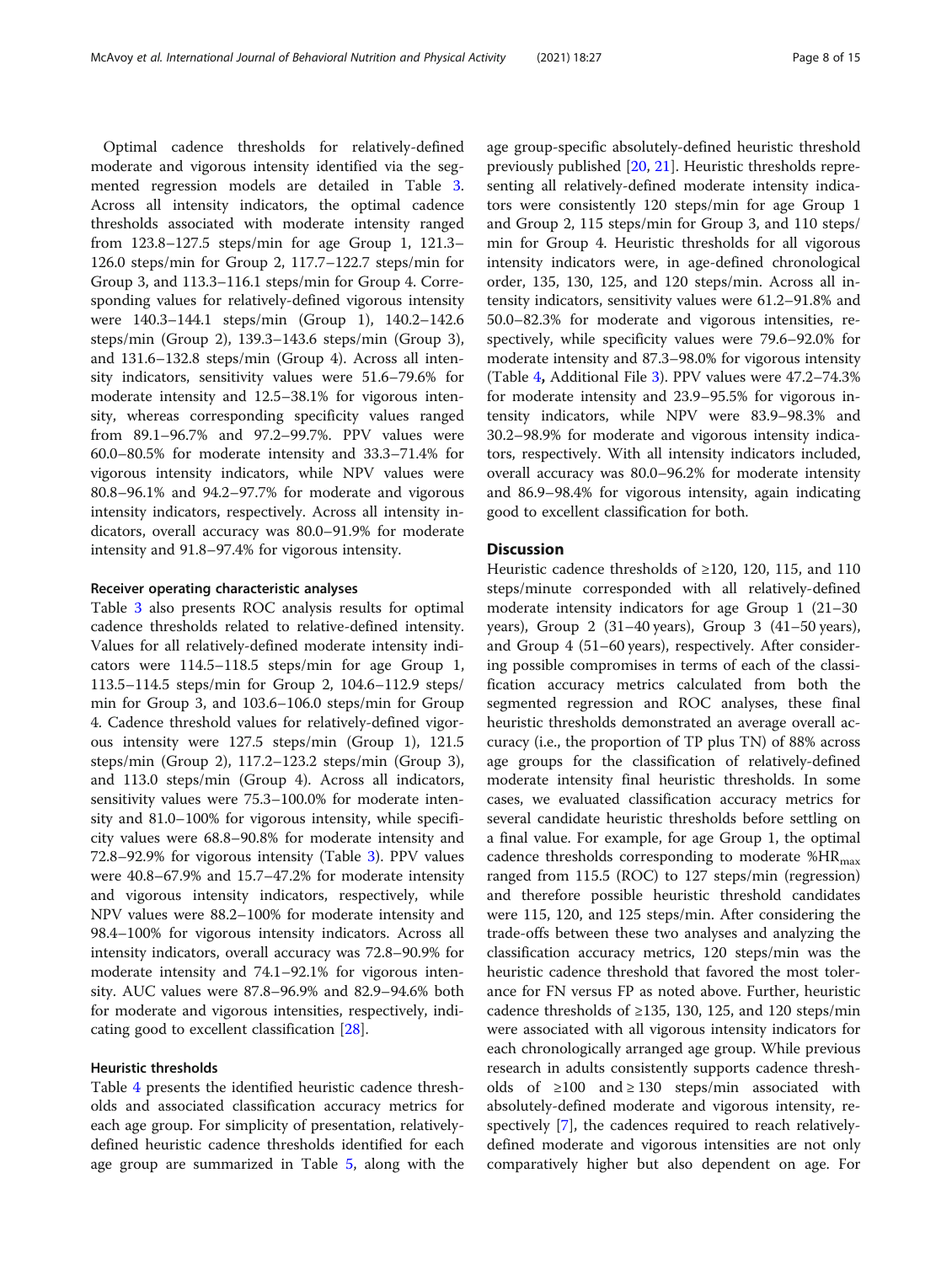|                              |                          |                         |                          |                           | Age Groups (years)       |                         |                          |                         |  |
|------------------------------|--------------------------|-------------------------|--------------------------|---------------------------|--------------------------|-------------------------|--------------------------|-------------------------|--|
|                              | Group 1: Ages 21-30      |                         | Group 2: Ages 31-40      |                           | Group 3: Ages 41-50      |                         | Group 4: Ages 51-60      |                         |  |
|                              | Regression               | <b>ROC</b>              | Regression               | <b>ROC</b>                | Regression               | <b>ROC</b>              | Regression               | <b>ROC</b>              |  |
| <b>Moderate Intensity</b>    |                          |                         |                          |                           |                          |                         |                          |                         |  |
| $\geq$ 64% HR <sub>max</sub> |                          |                         |                          |                           |                          |                         |                          |                         |  |
| Threshold<br>(steps/min)     | 127.5 (110.4-<br>144.7)  | 115.5 (114-<br>122.5)   | 126 (107.2-<br>144.9)    | 113.5 (110.5-<br>120.5)   | 122.7 (101.5-<br>143.9   | 112.9 (108.7-<br>117.2) | $116.1(65.1 -$<br>135.9  | 104.8 (100.8-<br>112.5) |  |
| Se                           | 60                       | 100                     | 57.8                     | 91.1                      | 57.7                     | 88.5                    | 52.2                     | 85.5                    |  |
| Sp                           | 95.2                     | 78.4                    | 93.6                     | 79.5                      | 92.5                     | 80.3                    | 89.1                     | 68.8                    |  |
| PPV                          | 64.9                     | 40.8                    | 60.5                     | 43.2                      | 61.2                     | 47.9                    | 60                       | 46.1                    |  |
| <b>NPV</b>                   | 94.1                     | 100                     | 92.9                     | 98.1                      | 91.4                     | 97.1                    | 85.7                     | 93.8                    |  |
| Accuracy                     | 90.6                     | 81.2                    | 88.3                     | 81.2                      | 86.6                     | 81.7                    | 80.3                     | 72.8                    |  |
| <b>AUC</b>                   |                          | 94.4 (91.8-97)          | $\equiv$                 | 92.2 (88.8-<br>95.7)      | $\equiv$                 | 88.5 (84-93.1)          | $\equiv$                 | 82.9 (77.5-<br>88.2)    |  |
| $\geq$ 40% HRR               |                          |                         |                          |                           |                          |                         |                          |                         |  |
| Threshold<br>(steps/min)     | 123.8 (112.2-<br>135.5)  | 118.5 (114-<br>121.5)   | 121.3 (108.2-<br>134.5)  | 114.5 (109.5-<br>119.5)   | 119.6 (102.9-<br>136.4)  | 112.9 (110.7-<br>116.1) | 113.8 (99.7-<br>128)     | 106 (100.9-<br>113)     |  |
| Se                           | 79.6                     | 91.8                    | 72.5                     | 94.1                      | 71.7                     | 90                      | 72.6                     | 91.9                    |  |
| Sp                           | 94.2                     | 90.8                    | 91.1                     | 81.8                      | 90.7                     | 82.9                    | 89.5                     | 78.5                    |  |
| PPV                          | 72.2                     | 65.2                    | 61.7                     | 50.5                      | 65.2                     | 56.3                    | 65.2                     | 53.8                    |  |
| <b>NPV</b>                   | 96.1                     | 98.3                    | 94.4                     | 98.6                      | 92.9                     | 97.1                    | 92.3                     | 97.3                    |  |
| Accuracy                     | 91.9                     | 90.9                    | 88                       | 83.8                      | 86.9                     | 84.3                    | 85.9                     | 81.4                    |  |
| AUC                          |                          | 96.7 (94.9-<br>98.5)    | ÷                        | 93.9 (91.3-<br>96.6)      | ÷                        | $90.6$ (86.7-<br>94.6)  | $\overline{\phantom{0}}$ | 91.6 (88.4-<br>94.9)    |  |
| $\geq$ 12 RPE                |                          |                         |                          |                           |                          |                         |                          |                         |  |
| Threshold<br>(steps/min)     | 126.5 (109.7-<br>143.3)  | 114.5 (109.5-<br>118.5) | 120.2 (93.5-<br>147)     | 113.5 (103.5-<br>115.5)   | 117.7 (89.6-<br>145.9    | 104.6 (102.6-<br>112.1) | 113.3 (85.8-<br>140.9    | 103.6 (96.5-<br>111.4)  |  |
| Se                           | 51.6                     | 93.8                    | 58.8                     | 75.3                      | 56.7                     | 91.8                    | 56.7                     | 78.4                    |  |
| Sp                           | 96.7                     | 80.8                    | 93.3                     | 86.2                      | 91.4                     | 77                      | 91.7                     | 81.3                    |  |
| PPV                          | 80.5                     | 56.1                    | 76.9                     | 67.4                      | 75.3                     | 65                      | 77.5                     | 67.9                    |  |
| <b>NPV</b>                   | 88.4                     | 98                      | 85.7                     | 90.2                      | 82                       | 95.3                    | 80.8                     | 88.2                    |  |
| Accuracy                     | 87.4                     | 83.5                    | 83.8                     | 83.2                      | 80.4                     | 81.7                    | 80.0                     | 80.3                    |  |
| <b>AUC</b>                   |                          | 93.7 (91-96.4)          | $\overline{\phantom{a}}$ | 87.8 (83.6-<br>91.9)      | $\overline{\phantom{0}}$ | 89.2 (85.6-<br>92.8)    | $\overline{\phantom{0}}$ | 86.8 (82.7-91)          |  |
| <b>Vigorous Intensity</b>    |                          |                         |                          |                           |                          |                         |                          |                         |  |
| $\geq$ 77% HR <sub>max</sub> |                          |                         |                          |                           |                          |                         |                          |                         |  |
| Threshold<br>(steps/min)     | 144.1 (126.9-<br>148)    | 127.5 (127.5-<br>133.5) | 142.6 (123.8-<br>156)    | 121.5 (121.5-<br>128.5)   | 143.6 (122.5-<br>157.4)  | 123.2 (116.3-<br>129.7) | $132.8(113.1 -$<br>151.8 | 113 (110.2-<br>124.6)   |  |
| Se                           | 22.2                     | 100                     | 15.4                     | 100                       | 17.6                     | 100                     | 28.6                     | 100                     |  |
| Sp                           | 99.7                     | 90.7                    | 98.6                     | 84.1                      | 99.3                     | 78.2                    | 98.2                     | 72.8                    |  |
| PPV                          | 66.7                     | 24.3                    | 33.3                     | 21.7                      | 60                       | 21.3                    | 44.4                     | 15.7                    |  |
| <b>NPV</b>                   | 97.7                     | 100                     | 96.4                     | 100                       | 95.3                     | 100                     | 96.4                     | 100                     |  |
| Accuracy                     | 97.4                     | 90.9                    | 95.1                     | 84.8                      | 94.8                     | 79.4                    | 94.8                     | 74.1                    |  |
| <b>AUC</b>                   | $\overline{\phantom{m}}$ | 96.4 (93.7-<br>99.2)    | $\overline{\phantom{0}}$ | 94.4 (91.4-<br>97.4)      | $\overline{\phantom{0}}$ | 94.3 (90.7-<br>97.8)    | ÷                        | $92.2 (87.3 -$<br>97.1) |  |
| $\geq 60\%$ HRR              |                          |                         |                          |                           |                          |                         |                          |                         |  |
| Threshold<br>(steps/min)     | 140.3 (128.6-<br>148)    | 127.5 (127.5-<br>133.5) | 140.2 (127-<br>153.6)    | $121.5(121.5 -$<br>126.5) | 139.3 (122.5-<br>156.2)  | 117.2 (116.3-<br>128.1) | 131.6 (117.6-<br>145.9   | 113 (110.2-<br>126.2)   |  |

Table 3 Cadence thresholds (steps/min) for moderate and vigorous relative intensity based on regression and ROC curve analyses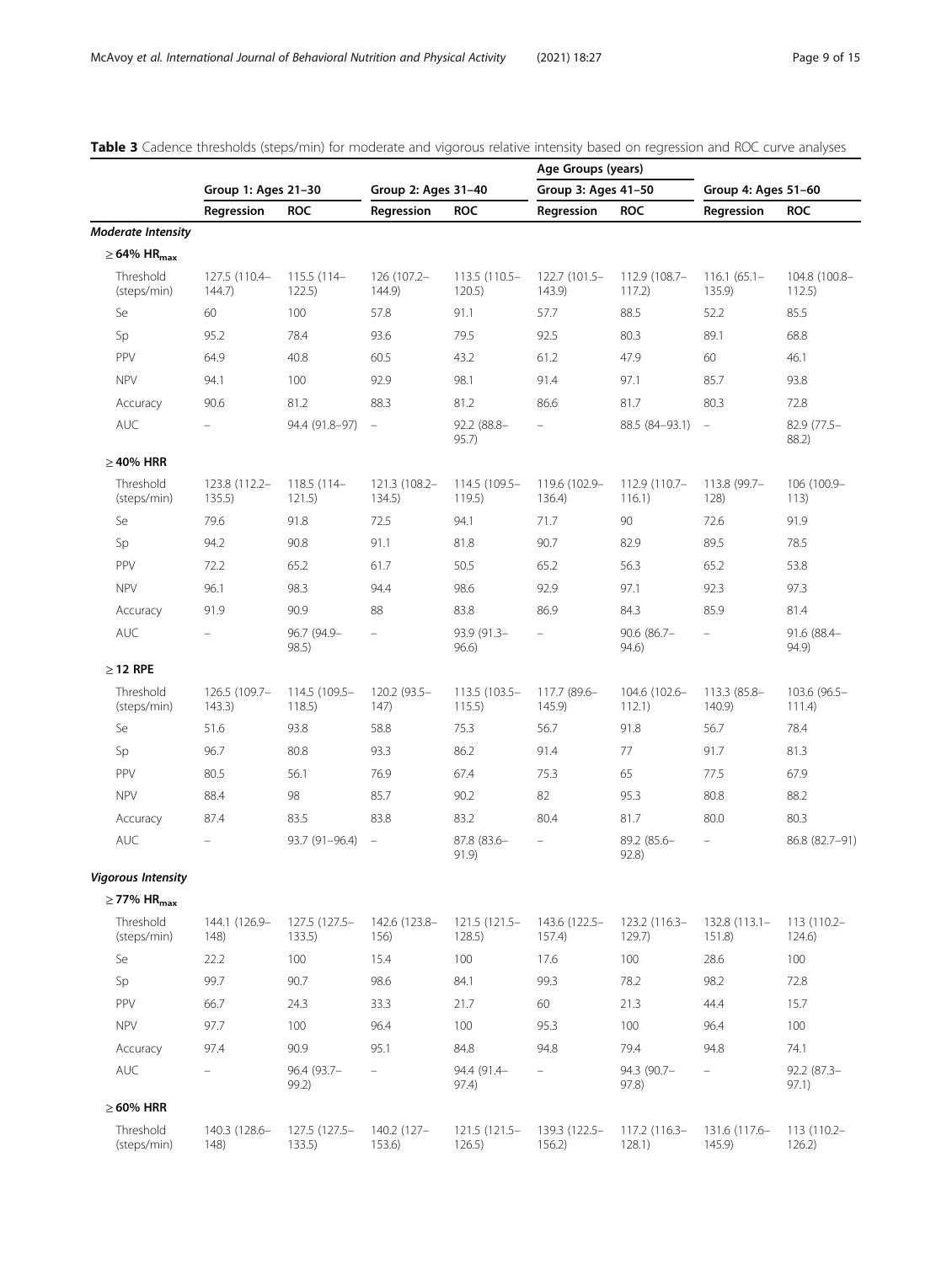|                          |                          |                         |                          |                         | Age Groups (years)       |                         |                          |                            |
|--------------------------|--------------------------|-------------------------|--------------------------|-------------------------|--------------------------|-------------------------|--------------------------|----------------------------|
|                          |                          | Group 1: Ages 21-30     |                          | Group 2: Ages 31-40     |                          | Group 3: Ages 41-50     |                          | Group 4: Ages 51-60        |
|                          | Regression               | <b>ROC</b>              | Regression               | <b>ROC</b>              | Regression               | <b>ROC</b>              | Regression               | <b>ROC</b>                 |
| Se                       | 30                       | 100                     | 12.5                     | 100                     | 38.1                     | 100                     | 35.7                     | 100                        |
| Sp                       | 99.3                     | 91                      | 98.6                     | 85                      | 98.6                     | 79.3                    | 97.8                     | 72.8                       |
| <b>PPV</b>               | 60                       | 27                      | 33.3                     | 26.7                    | 66.7                     | 26.3                    | 45.5                     | 15.7                       |
| <b>NPV</b>               | 97.7                     | 100                     | 95.4                     | 100                     | 95.6                     | 100                     | 96.8                     | 100                        |
| Accuracy                 | 97.1                     | 91.3                    | 94.2                     | 85.8                    | 94.4                     | 80.7                    | 94.8                     | 74.1                       |
| <b>AUC</b>               | $=$                      | 96.9 (94.6-<br>99.2)    | $\qquad \qquad -$        | 94.3 (91.6-<br>97.1)    | $\overline{\phantom{m}}$ | 94.6 (91.5-<br>97.8)    | $\overline{\phantom{m}}$ | $92.6(87.7 -$<br>97.4)     |
| $\geq$ 14 RPE            |                          |                         |                          |                         |                          |                         |                          |                            |
| Threshold<br>(steps/min) | 143.9 (127.2-<br>148.0   | 124.5 (114.5-<br>130.5) | 139.6 (112.9-<br>156.0   | 121.5 (104.5-<br>129.5) | 138.7 (110.6-<br>157.4   | 120.9 (120.5-<br>122.1) | 135.2 (107.8-<br>151.8   | 122.2 (110.2-<br>$126.0$ ) |
| Se                       | 12.5                     | 87.5                    | 21.1                     | 84.2                    | 19.0                     | 90.5                    | 23.8                     | 81.0                       |
| Sp                       | 99.7                     | 88.4                    | 99.3                     | 84.8                    | 97.2                     | 85.6                    | 99.3                     | 92.9                       |
| <b>PPV</b>               | 66.7                     | 29.2                    | 66.7                     | 26.7                    | 33.3                     | 31.7                    | 71.4                     | 47.2                       |
| <b>NPV</b>               | 95.4                     | 99.2                    | 95.0                     | 98.8                    | 94.2                     | 99.2                    | 94.3                     | 98.4                       |
| Accuracy                 | 95.1                     | 88.3                    | 91.8                     | 84.8                    | 91.8                     | 85.9                    | 93.8                     | 92.1                       |
| <b>AUC</b>               | $\overline{\phantom{m}}$ | 94.2 (90.2-<br>98.3)    | $\overline{\phantom{m}}$ | 90.0 (83.7-<br>96.3)    | $\overline{\phantom{a}}$ | 88.2 (80.7-<br>95.8)    | $\overline{\phantom{a}}$ | 92.7 (87.9-<br>97.5)       |

Table 3 Cadence thresholds (steps/min) for moderate and vigorous relative intensity based on regression and ROC curve analyses (Continued)

The thresholds are represented as means (95% Prediction Intervals) for segmented regression and means (99% Confidence Intervals) for ROC Receiver Operating Characteristic. Classification accuracy analyses to calculate Se Sensitivity, Sp Specificity, PPV Positive Predictive Value, NGV Negative Predictive Value and Accuracy were performed independently on these two optimal thresholds derived from segmented regression and ROC analysis, therefore yielding two values for each classification accuracy metric. AUC Area under the curve. HR maximum  $[HR_{max}] = 220$  - age. Heart rate reserve  $[HRR] = HR_{max}$  -  $HR_{resing}$ .  $RPE$  Rate of Perceived Exertion

example, while 100 steps/min is a useful minimal threshold for evaluating absolutely-defined moderate intensity as defined by oxygen cost standardized to body weight, an individual within the range of 21–30 years of age would be expected to walk at a heuristic cadence of ≥120 steps/min to reach a moderate intensity relativelydefined by their age-influenced physiological response (e.g., %HRR, which considers age in its formulation) or perceived exertion. Although not personalized, these heuristic thresholds for moderate and vigorous relatively-defined intensity can help guide clinical and individual PA practice by providing evidence-based expectations for age-appropriate, step-defined relative intensity. For example, health practitioners can use this information for exercise prescription and other clinical or personal training-type settings without having to conduct an exercise test to further personalize values. Additionally, researchers can utilize these heuristic thresholds as a reference when analyzing and interpreting ambulatory data obtained from contemporary stepcounting wearable technologies or as a guide for agestandardized walking interventions.

Only two previous studies reported cadence thresholds associated with relatively-defined intensity in young and middle-age adults, and results were discrepant [\[19](#page-13-0), [22](#page-13-0)].

O'Brien et al. [[19\]](#page-13-0) directly-observed treadmill-based cadence in 43 adults 20–64 years of age (mean age = 39 years, 42% men) and reported 125 (using mixed-effect modeling) and 120 steps/min (using ROC analysis) as thresholds associated with moderate intensity, defined as  $\geq$ 40%MET<sub>max</sub>. Their findings are consistent with the ≥120 steps/min heuristic threshold identified herein for those in Group 1  $(21-30 \text{ years})$  and Group 2  $(31-40 \text{ years})$ years). Further, O'Brien et al. reported 134 steps/min associated with vigorous intensity, which they defined as  $\geq 60\% \text{MET}_{\text{max}}$ . This finding is also consistent with our heuristic threshold of ≥135 steps/min for those in Group 1 (21–30 years). In contrast, Abt et al. [[22\]](#page-13-0) derived cadence from a wrist-worn wearable technology (Apple Watch OS 2.0.1) during a treadmill-based study of 20 adults 18–50 years of age (mean age = 32 years, 50% men). They used a Bayesian regression model to extrapolate (not directly measured/observed) that 140 steps/min was indicative of relatively-defined moderate intensity, defined as  $\geq 40\%$ VO<sub>2</sub> reserve. Abt et al. [[22](#page-13-0)] did not report a cadence threshold associated with vigorous intensity, and the average cadence reached in their study, 130 steps/min, was associated with an intensity of  $34\%$ VO<sub>2</sub> reserve at the fastest treadmill speed (3.7 mph). It is important to reiterate that the participants in the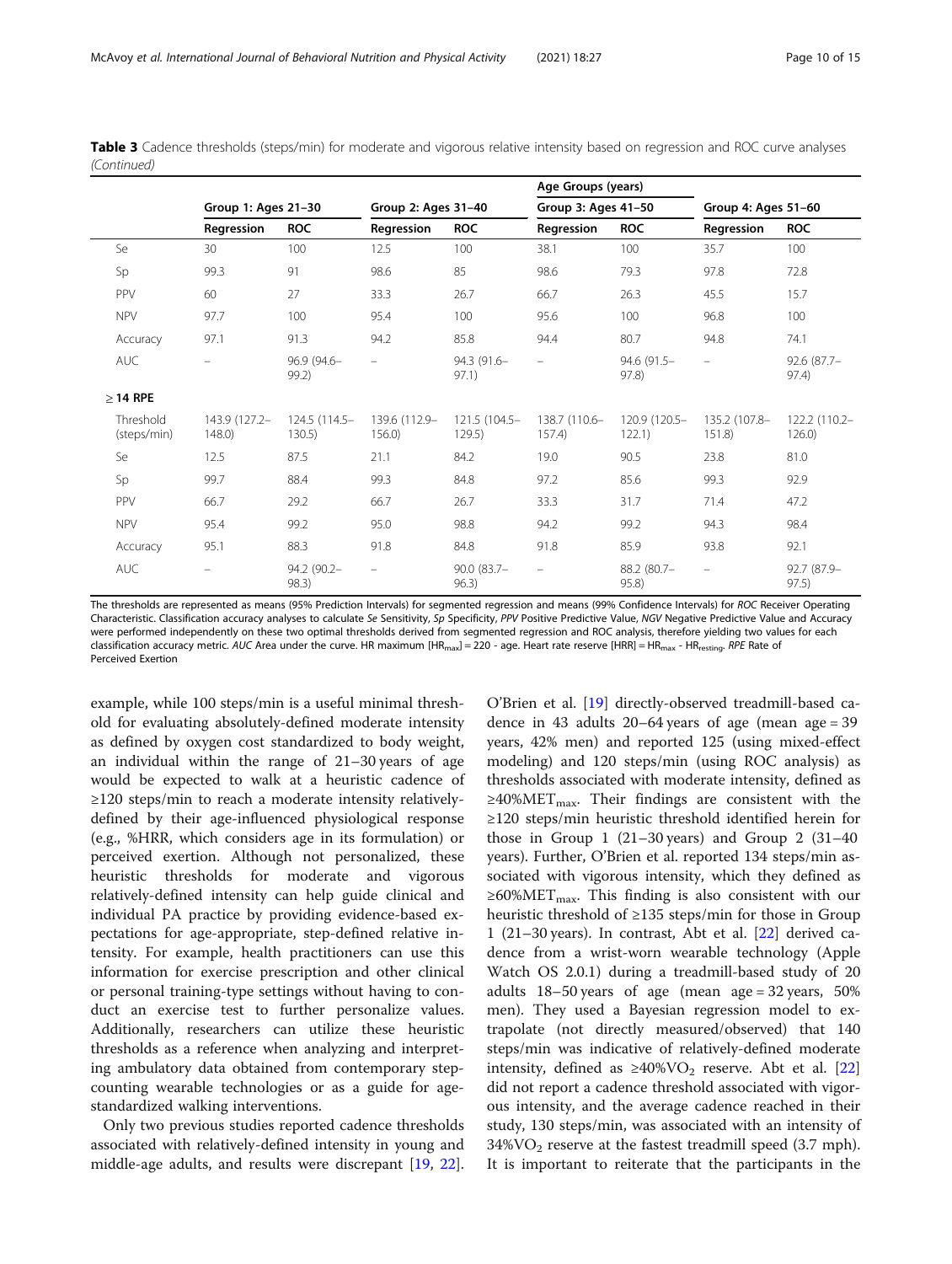Table 4 Heuristic cadence thresholds (steps/min) for relatively-defined moderate and vigorous intensity based on segmented regression and ROC curve analyses

|                           |                               |                       |                        | Age Groups (years)     |                        |                        |
|---------------------------|-------------------------------|-----------------------|------------------------|------------------------|------------------------|------------------------|
| <b>Intensity Level</b>    | Intensity Indicator           | Measure               | Group 1<br>$(21 - 30)$ | Group 2<br>$(31 - 40)$ | Group 3<br>$(41 - 50)$ | Group 4<br>$(51 - 60)$ |
| <b>Moderate Intensity</b> | $\geq 64\%$ HR <sub>max</sub> | Threshold (steps/min) | 120                    | 120                    | 115                    | 110                    |
|                           |                               | Se                    | 87.5                   | 80.0                   | 82.7                   | 66.7                   |
|                           |                               | Sp                    | 86.2                   | 87.1                   | 81.1                   | 79.6                   |
|                           |                               | PPV                   | 48.6                   | 51.4                   | 47.2                   | 50.5                   |
|                           |                               | <b>NPV</b>            | 97.9                   | 96.2                   | 95.8                   | 88.4                   |
|                           |                               | Accuracy              | 86.4                   | 96.2                   | 95.8                   | 88.4                   |
|                           | $\geq 40\%$ HRR               | Threshold (steps/min) | 120                    | 120                    | 115                    | 110                    |
|                           |                               | Se                    | 91.8                   | 82.4                   | 85.0                   | 83.9                   |
|                           |                               | Sp                    | 89.6                   | 89.1                   | 83.7                   | 82.9                   |
|                           |                               | PPV                   | 62.5                   | 60.0                   | 56.0                   | 57.1                   |
|                           |                               | <b>NPV</b>            | 98.3                   | 96.2                   | 95.8                   | 95.0                   |
|                           |                               | Accuracy              | 90.0                   | 88.0                   | 84.0                   | 83.1                   |
|                           | $\geq$ 12 RPE                 | Threshold (steps/min) | 120                    | 120                    | 115                    | 110                    |
|                           |                               | Se                    | 76.7                   | 61.2                   | 68.0                   | 67.0                   |
|                           |                               | Sp                    | 90.6                   | 92.0                   | 88.0                   | 86.5                   |
|                           |                               | PPV                   | 68.1                   | 74.3                   | 72.5                   | 71.4                   |
|                           |                               | <b>NPV</b>            | 93.7                   | 86.2                   | 85.6                   | 83.9                   |
|                           |                               | Accuracy              | 87.7                   | 83.5                   | 81.7                   | 80.0                   |
| <b>Vigorous Intensity</b> | $\geq$ 77% HR $_{\rm max}$    | Threshold (steps/min) | 135                    | 130                    | 125                    | 120                    |
|                           |                               | Se                    | 55.6                   | 69.2                   | 82.3                   | 78.6                   |
|                           |                               | Sp                    | 97.0                   | 93.9                   | 90.0                   | 87.3                   |
|                           |                               | PPV                   | 35.7                   | 33.3                   | 32.6                   | 23.9                   |
|                           |                               | <b>NPV</b>            | 98.6                   | 98.6                   | 98.9                   | 98.8                   |
|                           |                               | Accuracy              | 95.8                   | 92.9                   | 89.5                   | 86.9                   |
|                           | $\geq 60\%$ HRR               | Threshold (steps/min) | 135                    | 130                    | 125                    | 120                    |
|                           |                               | Se                    | 60.0                   | 62.5                   | 76.2                   | 78.6                   |
|                           |                               | Sp                    | 97.3                   | 94.2                   | 90.5                   | 87.3                   |
|                           |                               | PPV                   | 42.9                   | 37.0                   | 89.5                   | 23.9                   |
|                           |                               | <b>NPV</b>            | 98.6                   | 97.9                   | 37.1                   | 98.8                   |
|                           |                               | Accuracy              | 96.1                   | 92.6                   | 89.5                   | 86.9                   |
|                           | $\geq$ 14 RPE                 | Threshold (steps/min) | 135                    | 130                    | 125                    | 120                    |
|                           |                               | Se                    | 50.0                   | 63.2                   | 61.9                   | 81.0                   |
|                           |                               | Sp                    | 98.0                   | 94.8                   | 89.5                   | 89.2                   |
|                           |                               | PPV                   | 95.5                   | 92.9                   | 87.6                   | 88.6                   |
|                           |                               | <b>NPV</b>            | 57.1                   | 44.4                   | 30.2                   | 37.0                   |
|                           |                               | Accuracy              | 97.3                   | 97.5                   | 97.0                   | 98.4                   |

Trade-offs in terms of Se Sensitivity, Sp Specificity, PPV Positive Predictive Value, NPV Negative Predictive Value, and overall accuracy between the thresholds derived from the segmented regression and the ROC Receiver Operating Characteristic analyses were considered. The finally selected heuristic thresholds purposely reflected a favored tolerance for false negative versus false positive classifications

Abt et al. study did not actually reach 140 steps/min. Instead, this value was extrapolated and not directly captured by the wrist-worn wearable technology. Furthermore, the walk-to-run transition is known to occur at  $\sim$ 

140 steps/min [[32,](#page-13-0) [33\]](#page-13-0). Running is considered a vigorous intensity PA in most adults, and it is distinctly different from walking [[34](#page-13-0)], so the proposed cadence threshold of 140 steps/min [\[22\]](#page-13-0) is doubtfully a true indicator of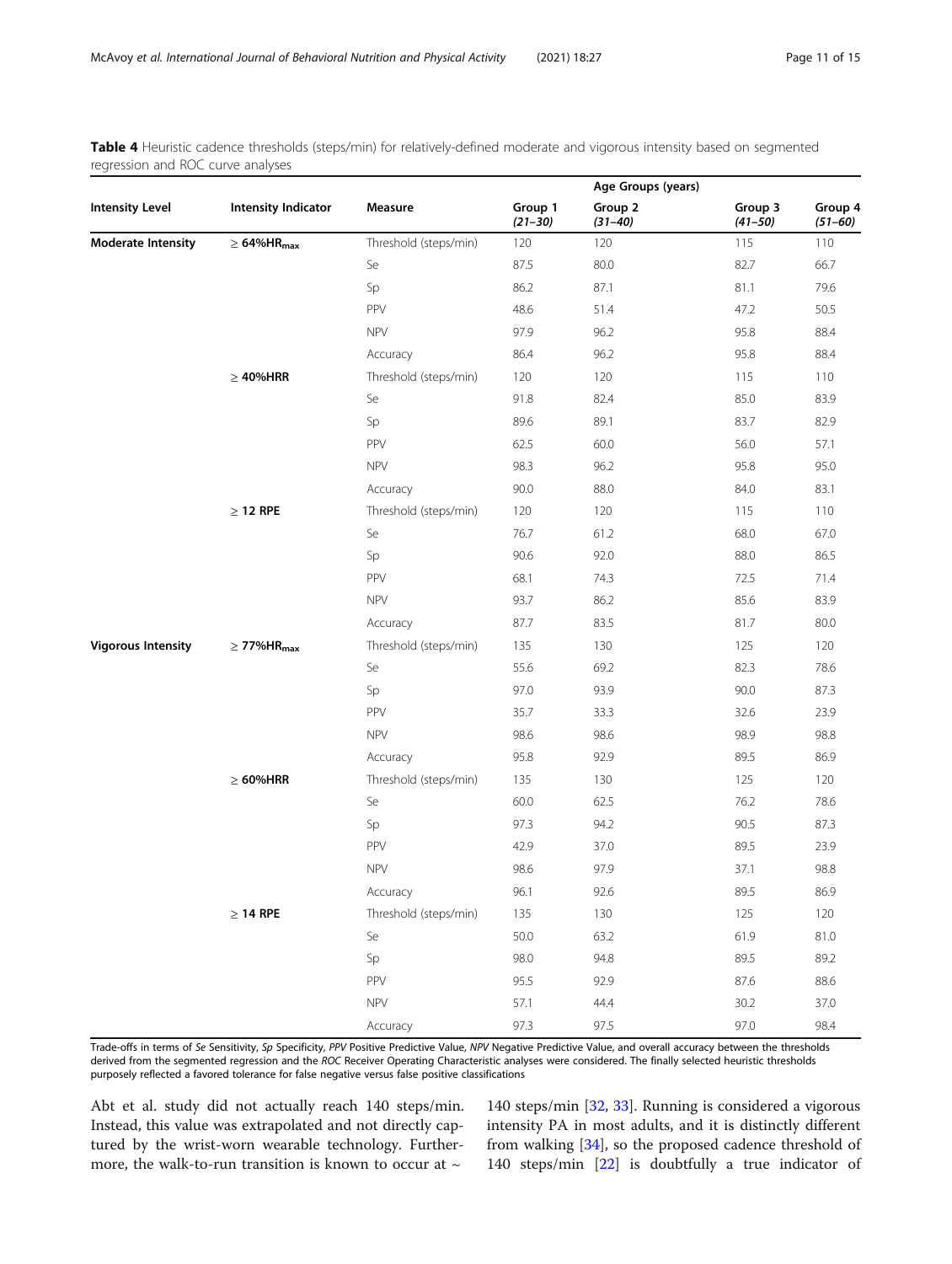| <b>Intensity Indicators</b>                                                                       |                                                                            |                                                                                                    |                                                                          |  |  |  |  |  |
|---------------------------------------------------------------------------------------------------|----------------------------------------------------------------------------|----------------------------------------------------------------------------------------------------|--------------------------------------------------------------------------|--|--|--|--|--|
| Relative Moderate Intensity ( $\geq$<br>$64\%$ HR <sub>max</sub><br>$\geq$ 40%HRR, $\geq$ 12 RPE) | <b>Absolute Moderate</b><br>Intensity <sup>a</sup><br>$($ $\geq$ 3.0 METs) | Relative Vigorous Intensity ( $\geq$<br>$77\%$ HR $_{\text{max}}$<br>$\geq$ 60%HRR, $\geq$ 14 RPE) | <b>Absolute Vigorous</b><br>Intensity <sup>a</sup><br>$($ $\geq 6$ METs) |  |  |  |  |  |
| 120                                                                                               | 100                                                                        | 135                                                                                                | 130                                                                      |  |  |  |  |  |
| 120                                                                                               | 100                                                                        | 130                                                                                                | 130                                                                      |  |  |  |  |  |
| 115                                                                                               | 100                                                                        | 125                                                                                                | 130                                                                      |  |  |  |  |  |
|                                                                                                   | 100                                                                        | 120                                                                                                | 130                                                                      |  |  |  |  |  |
|                                                                                                   | 110                                                                        |                                                                                                    |                                                                          |  |  |  |  |  |

Table 5 Summary of heuristic thresholds selected for all relatively- and absolutely-defined<sup>a</sup> intensity indicators by age groups

HR maximum [HR<sub>max</sub>] = 220 - age. Heart rate reserve [HRR] = HR<sub>max</sub> - HR<sub>resting</sub>. METs Metabolic equivalents. RPE Rate of Perceived Exertion. 1 MET = 3.5 mL·kg<sup>−1</sup>·min<sup>−1</sup> of O<sub>2</sub> uptake. <sup>a</sup>Cadence-based heuristic thresholds for absolutely-defined intensity are retrieved from Tudor-Locke et al. [[20,](#page-13-0) [21](#page-13-0)]

moderate intensity walking [[35\]](#page-13-0). This conclusion is also supported by the fact that 140 steps/min is 20 steps/min higher than both the moderate and vigorous intensity thresholds cadences identified herein or by O'Brien et al. [[19\]](#page-13-0).

Differences in age ranges, indicators, definitions of relatively-defined intensity, walking speeds (i.e., lack of very low walking speeds such as 0.5 or 1.0 mph), and/or the use of varying statistical approaches may explain the discrepancies between studies. Another possible explanation is the use of different methods for measuring cadence. Abt et al. [\[22\]](#page-13-0) derived cadence from wrist-worn wearable technology, while O'Brien et al. [\[19](#page-13-0)] and the present study utilized direct observation [\[36](#page-13-0)]. Notably, prior research on wearable technologies has reported that wrist-worn devices can significantly over-or underestimate energy expenditure [\[37](#page-13-0)] and called for increased accuracy in wrist-worn devices due to low validity findings [[38](#page-14-0)]. Specifically, a review by Moore et al. [[39\]](#page-14-0) reported that median aggregated values of step count mean absolute percentage error (MAPE) error representing the comparison between direct observation and wearable technologies were higher for wrist-worn devices (MAPE = 7 to 11%) than for waist-worn (MAPE =1 to 4%), or thigh-worn (MAPE  $\leq$ 1%).

The present study mitigated the possibility of the aforementioned issues by incorporating a sex-and-age balanced sample (i.e.,  $\sim$  40 adults per age decade) as well as direct observation of steps. Further, our analysis employed and harmonized the findings from two analytical approaches (segmented regression and ROC analysis) and incorporated an incremental walking protocol covering a broad range of speeds. Concurrent implementation of these two analytical approaches provided an opportunity for a more thorough exploration and reconciliation of findings ultimately landing on a more robust conclusion.

The potential influence of several anthropometric and biological factors on the relationship between cadence and intensity is debatable and likely shaped by sample characteristics. O'Brien et al. [[19\]](#page-13-0) reported an influence of height (i.e., for a 10-cm increase, the cadence threshold decreased by  $\sim$  5 steps/min), but not leg length or BMI, on the cadence-intensity relationship assessed in young and middle-age adults. Abt et al. [[22\]](#page-13-0) reported that sex (a reasonable proxy indicator of stature) did not significantly affect the cadence-intensity relationship in a sample of 20 young adults. In samples of adults older than that studied herein, Serrano et al. [\[40](#page-14-0)] and O'Brien et al. [\[41](#page-14-0)] reported that body weight explained 13%, and BMI and METs together (variance of BMI alone was not reported) explained 77% of the observed variance, respectively, of the cadence-intensity relationship (moderate intensity was defined by  $\geq 40\%$ VO<sub>2</sub> reserve and  $\geq$  $40\% \text{MET}_{\text{max}}$ ) and that height, leg length or stride length showed no influence. Herein, the inclusion of sex, leg length, or BMI did not improve the variance explained by the segmented regression models in each age group. While BMI significantly (and as expected) differed across decades in the present study (i.e.,  $\pm 2.5$  kg/m<sup>2</sup> difference between Group 1 and the rest of the age groups;  $P =$ 0.008), this difference did not influence the cadenceintensity relationship since the analyses were performed separately by age groups. Therefore, any potential influence of age-associated BMI differences was analytically mitigated by design. Again, it appears that any potential influence of anthropometric or biological factors is only readily apparent in broadly heterogeneous samples with respect to the characteristics under question.

Both the first [[20](#page-13-0)] and second [\[21](#page-13-0)] reports from the CADENCE-Adults study supported ≥100 and ≥ 130 steps/min as heuristic cadence thresholds corresponding to absolutely-defined moderate and vigorous intensities (≥ 3.0 METs and ≥ 6.0 METs, respectively) in young and middle-age adults. In the present analyses, the cadence required to reach a relatively-defined moderate intensity, regardless of source indicator, was 10–20 steps/min higher than the previously published corresponding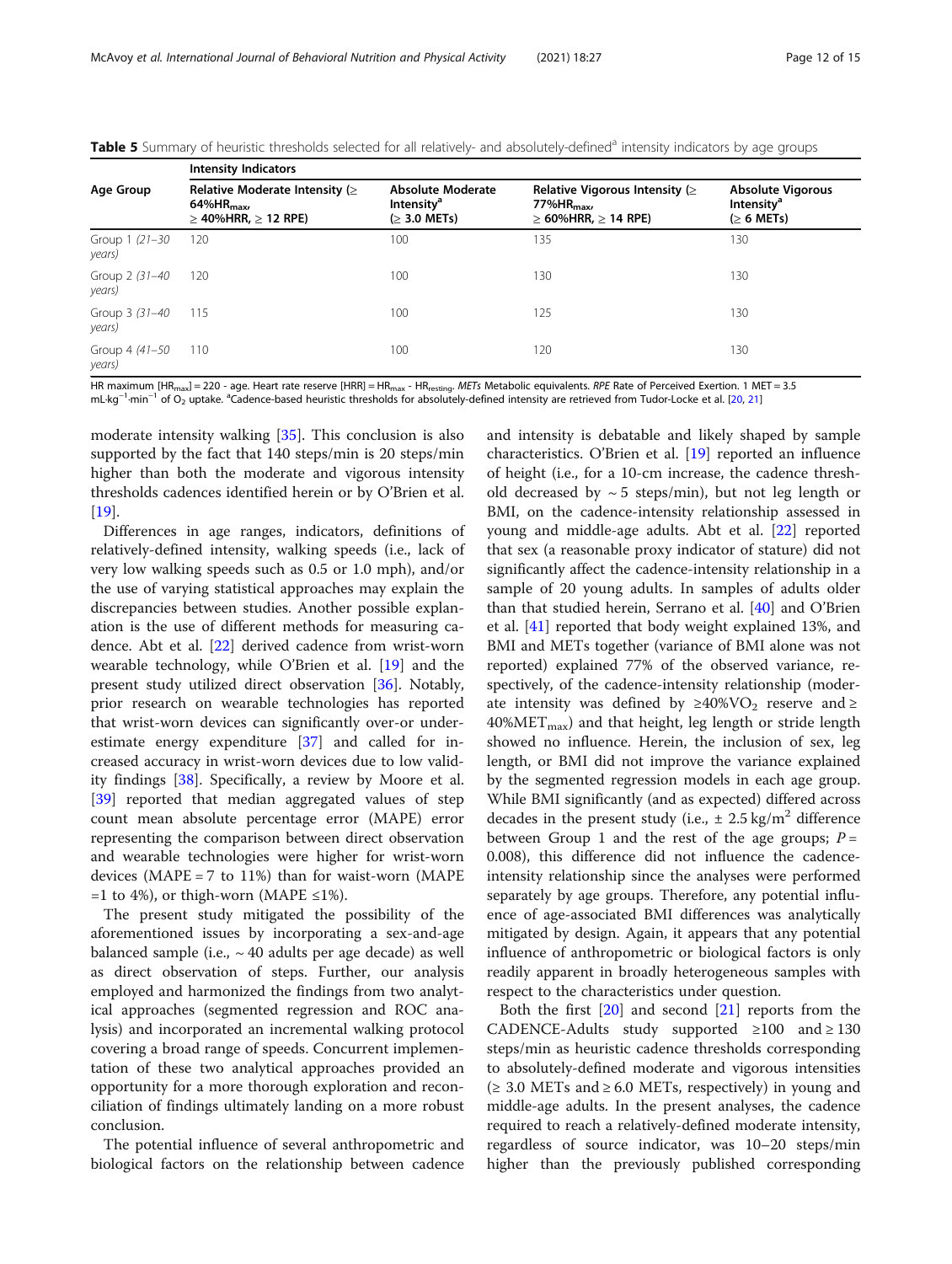absolutely-defined value. Also, we identified thresholds up to 10 steps/min lower or 5 steps/min higher (depending on the age group) than the  $\geq 130$  steps/min corresponding to absolutely-defined vigorous intensity. The relatively-defined thresholds proposed herein do not invalidate the evidence substantiating  $\geq 100$  and  $\geq 130$ steps/min as a translation of absolutely-defined moderate and vigorous intensities [7, 20, 21]. The discrepancy in findings is due to an acknowledged difference in definitions and methods used to define intensity. For example, two individuals of the same age would both consume the same absolutely-defined and weight standardized amount of oxygen to practice slow ballroom dancing (e.g., 3 METs; 10.5 mL-1.kg-1.min-1) [34] even if they may have different maximal aerobic capacities (e.g., 45 ml/kg/min vs. 35 ml/kg/min). However, the two individuals performing this same ballroom dance would elicit different physiological responses and perceived experiences of effort in relative terms (i.e., 23% of maximal capacity vs. 30% of maximal capacity), based on their individual aerobic capacity. While absolutely-defined intensity is vitally important for communicating broadly scaled public health recommendations of PA, cadence thresholds associated with relatively-defined intensity are particularly useful when age-standardized information is known and can be applied (e.g., clinical and personal training-type settings), without having to administer a maximal test for aerobic capacity.

Among the limitations of the current study, a maximum aerobic capacity test that would allow for a more accurate accounting of individual physical fitness differences or measurement of  $HR_{max}$  was not included. Instead, relative intensity indicators were defined using an age-based prediction HR equation or perceived exertion. We acknowledge that age is a factor in the equations used to derive both % $HR_{max}$  and % $HRR$ ; thus, by definition, as age increases, values for both  $%HR_{max}$  and %HRR will decrease. This age-associated phenomenon is well known and accepted [23–25]. To be clear, our intent was not to test age-related differences in these indicators; rather, we intended to use these accepted equations to calibrate heuristic cadence thresholds associated with moderate and vigorous intensity as defined by %HRmax and %HRR. Another limitation of the present analysis is that since the aerobic test used was submaximal, some pre-planned termination criteria (i.e., achievement of > 75% of age-predicted  $HR_{\text{max}}$  and  $\geq 14$ RPE) limited the number of data points used in the evaluation of vigorous activity. Thus, the lower PPV values for cadence-based vigorous intensity thresholds are explained by the limited number of TP bouts to inform vigorous intensity thresholds for some age groups [42]. If the prevalence of those who reach vigorous intensity is low, PPV will be low, even if both the sensitivity and specificity are high, as demonstrated in our results. However, as indicated earlier, a maximum aerobic capacity test is not always practical for nonresearch or diagnostic purposes, while submaximal tests are more feasible and accessible for assessing physiological response. Last, this was a laboratory-based treadmill study and, despite the intention to address an initial needed foundation of evidence, further investigations must confirm these findings under overground walking and/or free-living conditions.

# Conclusion

This is the first study to propose age-stratified heuristic cadence thresholds (i.e., rounded, evidence-based values) for reaching relatively-defined moderate and vigorous intensity in adults 21–60 years of age. Cadences of ≥120, 120, 115, and 110 steps/min for moderate intensity and  $\geq$ 135, 130, 125, and 120 steps/min for vigorous intensity are appropriate heuristic thresholds standardized for the age groups of 21–30 years, 31–40 years, 41–50 years and 51–60 years, respectively. The cadences reported herein are useful for guiding and analyzing intensity aligned with expected age-associated differences in physiological response to, and perceived experiences of, relativelydefined moderate and vigorous intensity.

#### Supplementary Information

The online version contains supplementary material available at [https://doi.](https://doi.org/10.1186/s12966-021-01096-w) [org/10.1186/s12966-021-01096-w.](https://doi.org/10.1186/s12966-021-01096-w)

Additional file 1: Spreadsheet displaying final analytical dataset. Additional file 2: Spreadsheet displaying the data dictionary.

Additional file 3: Figure displaying classification accuracy of heuristic cadence thresholds and relatively-defined moderate and vigorous intensity.

#### Abbreviations

ACSM: American college of sports medicine; AUC: Area under the curve; BMI: Body mass index; CI: Confidence interval; HR: Heart rate; HRR: Heart rate reserve; HR<sub>max</sub>: Heart rate maximum; METs: Metabolic equivalents; mph: Miles per hour; NPV: Negative predictive value; PI: Prediction interval; PPV: Positive predictive value; ROC: Receiver operating characteristic; RPE: Rating of perceived exertion; TN: True negative; TP: True positive; VO<sub>2</sub>: Oxygen consumption

## Acknowledgements

Not applicable.

#### Authors' contributions

CTL, JMS, TVB designed the study. CTL served as principal investigator. SWD, EJA, CCM, CJC, ZRG, and MAB collected the data. SWD and EJA coordinated data collection and management. SRC served as medical investigator in charge of all clinical aspects of data collection. CRM, CCM and JMG analyzed data with content expert input from CTL, JMS, and JS. All authors were involved in data presentation and interpretation and all actively engaged in collaboratively drafting and revising the manuscript. All authors read and approved the final manuscript.

#### Funding

The CADENCE-Adults study was supported by an award NIH NIA Grant 5R01AG049024. The funding agency had no role in the design of the study,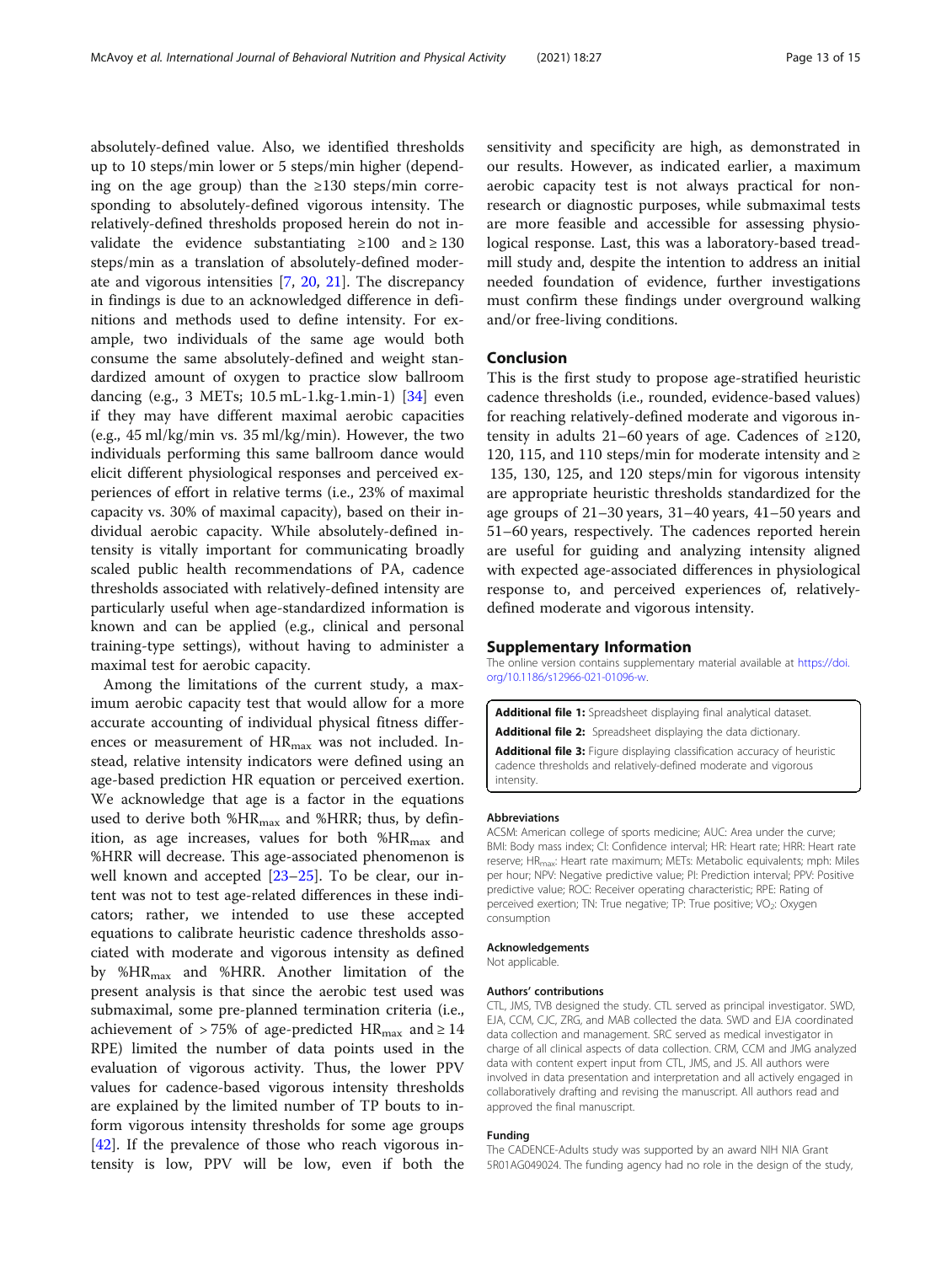<span id="page-13-0"></span>the collection, analysis, or interpretation of data, or in the writing or decision to submit the manuscript for publication. The content is solely the responsibility of the authors and does not necessarily represent the official views of the National Institutes of Health.

#### Availability of data and materials

All data generated or analyzed during this study are included in this article and its additional files.

#### Ethics approval and consent to participate

The study protocol was approved by the University of Massachusetts Amherst Institutional Review Board (Protocol ID: 2015–2601). Informed consent was obtained from all participants prior to enrolment and data collection.

#### Consent for publication

Not applicable.

#### Competing interests

The authors declare they have no conflicts of interest. The results of the present study do not constitute endorsement by the American College of Sports Medicine. The results of the study are presented clearly, honestly, and without fabrication, falsification, or inappropriate data manipulation.

# Author details

<sup>1</sup>College of Health and Human Services, University of North Carolina at Charlotte, 9201 University City Blvd, Charlotte, NC 28223, USA. <sup>2</sup>Department of Epidemiology, University of North Carolina at Chapel Hill, Chapel Hill, NC, USA. <sup>3</sup>Department of Kinesiology, The University of Alabama, Tuscaloosa, AL, USA. <sup>4</sup> Department of Kinesiology, California State University, Long Beach, Long Beach, CA, USA. <sup>5</sup>School of Biological and Population Health Sciences, Oregon State University, Corvallis, OR, USA. <sup>6</sup>Exercise Science Department, Syracuse University, Syracuse, NY, USA. <sup>7</sup>Department of Kinesiology, University of Massachusetts Amherst, Amherst, MA, USA. <sup>8</sup> Department of Mathematics and Statistics, University of Massachusetts Amherst, Amherst, MA, USA.

# Received: 14 November 2020 Accepted: 29 January 2021 Published online: 10 February 2021

#### References

- 1. Lee IM, Shiroma EJ, Lobelo F, Puska P, Blair SN, Katzmarzyk PT. Effect of physical inactivity on major non-communicable diseases worldwide: an analysis of burden of disease and life expectancy. Lancet (London, England). 2012;380(9838):219–29.
- 2. Blair SN. Physical inactivity: the biggest public health problem of the 21st century. Br J Sports Med. 2009;43(1):1–2.
- 3. 2008 Physical Activity Guidelines Advisory Committee. 2018 physical activity guidelines advisory committee scientific report. Washington, DC: U.S. Department of Health and Human Services; 2018.
- 4. Ham SA, Kruger J, Tudor-Locke C. Participation by US adults in sports, exercise, and recreational physical activities. J Phys Act Health. 2009;6:1–10.
- Tudor-Locke C, Sisson SB, Collova T, Lee SM, Swan PD. Pedometerdetermined step count guidelines for classifying walking intensity in a young ostensibly healthy population. Can J Appl Physiol. 2005;30(6):666–76.
- Peake JM, Kerr G, Sullivan JP. A critical review of consumer Wearables, Mobile applications, and equipment for providing biofeedback, monitoring stress, and sleep in physically active populations. Front Physiol. 2018;9:743.
- 7. Tudor-Locke C, Han H, Aguiar EJ, et al. How fast is fast enough? Walking cadence (steps/min) as a practical estimate of intensity in adults: a narrative review. Br J Sports Med. 2018;52(12):776–88.
- Tudor-Locke C, Craig CL, Brown WJ, et al. How many steps/day are enough? for adults. Int J Behav Nutr Phys Activ. 2011;8:79.
- 9. Saint-Maurice PF, Troiano RP, Bassett DR Jr, et al. Association of Daily Step Count and Step Intensity with Mortality among US adults. Jama. 2020; 323(12):1151–60.
- 10. Le Masurier GC, Sidman CL, Corbin CB. Accumulating 10,000 steps: does this meet current physical activity guidelines? Res Q Exerc Sport. 2003;74(4):389–94.
- 11. Garber CE, Blissmer B, Deschenes MR, et al. American College of Sports Medicine position stand. Quantity and quality of exercise for developing and maintaining cardiorespiratory, musculoskeletal, and neuromotor fitness

in apparently healthy adults: guidance for prescribing exercise. Med Sci Sports Exerc. 2011;43(7):1334–59.

- 12. Chen MJ, Fan X, Moe ST. Criterion-related validity of the Borg ratings of perceived exertion scale in healthy individuals: a meta-analysis. J Sports Sci. 2002;20(11):873–99.
- 13. Kujala UM, Pietilä J, Myllymäki T, et al. Physical activity: absolute intensity versus relative-to-fitness-level volumes. Med Sci Sports Exerc. 2017;49(3): 474–81.
- 14. Gigerenzer G, Gaissmaier W. Heuristic decision making. Annu Rev Psychol. 2011;62:451–82.
- 15. Abel M, Hannon J, Mullineaux D, Beighle A. Determination of step rate thresholds corresponding to physical activity intensity classifications in adults. J Phys Act Health. 2011;8(1):45–51.
- 16. Beets MW, Agiovlasitis S, Fahs CA, Ranadive SM, Fernhall B. Adjusting step count recommendations for anthropometric variations in leg length. J Sci Med Sport. 2010;13(5):509–12.
- 17. Rowe DA, Welk GJ, Heil DP, et al. Stride rate recommendations for moderate intensity walking. Med Sci Sports Exerc. 2011;43(2):312–8.
- 18. Marshall SJ, Levy SS, Tudor-Locke CE, et al. Translating physical activity recommendations into a pedometer-based step goal: 3000 steps in 30 minutes. Am J Prev Med. 2009;36(5):410–5.
- 19. O'Brien MW, Kivell MJ, Wojcik WR, d'Entremont G, Kimmerly DS, Fowles JR. Step rate thresholds associated with moderate and vigorous physical activity in adults. Int J Environ Res Public Health. 2018;15(11)::2454.
- 20. Tudor-Locke C, Aguiar EJ, Han H, et al. Walking cadence (steps/min) and intensity in 21-40 year olds: CADENCE-adults. Int J Behav Nutr Phys Activ. 2019;16(1):8.
- 21. Tudor-Locke C, Ducharme SW, Aguiar EJ, et al. Walking cadence (steps/min) and intensity in 41 to 60-year-old adults: the CADENCE-adults study. Int J Behav Nutr Phys Activ. 2020;17(1):137.
- 22. Abt G, Bray J, Myers T, Benson AC. Walking cadence required to elicit criterion moderate-intensity physical activity is moderated by fitness status. J Sports Sci. 2019;37(17):1989–95.
- 23. American College of Sports Medicine. ACSM's guidelines for exercise testing and prescription. 10th ed. Philadelphia, PA: Wolters Kluwer; 2018.
- 24. Georgiopoulou VV, Kalogeropoulos AP, Chowdhury R, et al. Exercise capacity, heart failure risk, and mortality in older adults: the health ABC study. Am J Prev Med. 2017;52(2):144–53.
- 25. Bouchard C, Rankinen T. Individual differences in response to regular physical activity. Med Sci Sports Exerc. 2001;33(6 Suppl):S446–51 discussion  $552 - 3$
- 26. Borg GA. Psychophysical bases of perceived exertion. Med Sci Sports Exerc. 1982;14(5):377–81.
- 27. Expert WHO. Committee on physical status: the use and interpretation of anthropometry. In: Physical status : the use and interpretation of anthropometry : report of a WHO Expert Committee. Geneva: world health Organization; 1995.
- 28. Metz CE. Basic principles of ROC analysis. Semin Nucl Med. 1978;8(4):283–98.
- 29. Youden WJ. Index for rating diagnostic tests. Cancer. 1950;3(1):32–5.
- 30. Yin J, Tian L. Joint confidence region estimation for area under ROC curve and Youden index. Stat Med. 2014;33(6):985–1000.
- 31. Efron B. Estimating the error rate of a prediction rule: improvement on cross-validation. J Am Stat Assoc. 1983;78(382):316–31.
- 32. Diedrich FJ, Warren WH Jr. Why change gaits? Dynamics of the walk-run transition. J Exp Psychol Hum Percept Perform. 1995;21(1):183–202.
- 33. Hansen EA, Kristensen LAR, Nielsen AM, Voigt M, Madeleine P. The role of stride frequency for walk-to-run transition in humans. Sci Rep. 2017;7(1):2010.
- 34. Ainsworth BE, Haskell WL, Herrmann SD, et al. 2011 compendium of physical activities: a second update of codes and MET values. Med Sci Sports Exerc. 2011;43(8):1575–81.
- 35. Moore CC, Aguiar EJ, Gould ZR, Amalbert-Birriel MA, Ducharme SW. Letter to the editor regarding the article "walking cadence required to elicit criterion moderate-intensity physical activity is moderated by fitness status" by Abt et al. (2019). J Sports Sci. 2020;38(3):304–5.
- 36. Consumer Technology Association Health and Fitness Technology Subcommittee. Physical activity monitoring for fitness Wearables: step counting. Arlington, VA: Consumer Technology Association; 2016.
- 37. de Man M, Vanderploeg E, Aimers N, Macmahon C, Wise L, Parrington L. Validity and inter-device reliability of dominant and non-dominant wrist worn activity trackers in suburban walking. Sensoria J Mind Brain Cult. 2016; 12:40–46.